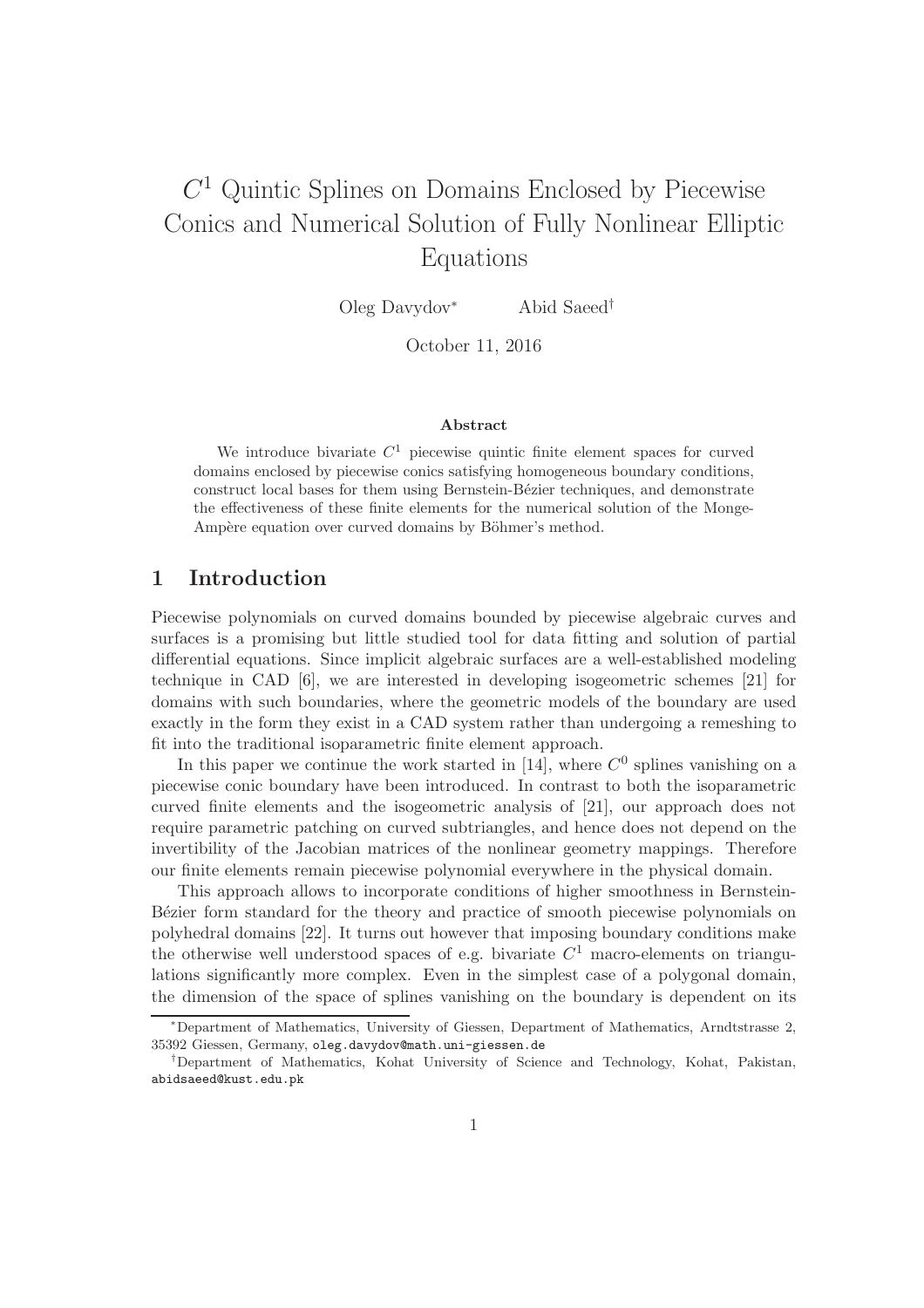geometry, with consequences for the construction of stable bases (or stable minimal determining sets) [15, 16].

In this paper we suggest a local basis defined through a minimal determining set for the space of  $C^1$  piecewise quintic polynomials vanishing on a piecewise conic boundary and apply the resulting finite element space to the numerical solution of the fully nonlinear Monge-Ampère equation on domains with such boundary. The latter is done within the framework of Böhmer's method [7]. The results are based in part on the thesis of the second named author [26].

Böhmer's method requires stable local bases of  $C<sup>1</sup>$  piecewise polynomials vanishing on the boundary. In an earlier paper [16] we developed such bases on polygonal domains and demonstrated their effectiveness in solving fully nonlinear elliptic equations. Further details on Böhmer's method and references to the literature on this subject are given in Section 4.1. Note that to the best of our knowledge no method for fully nonlinear equations has been tested before on curved domains.

It is important to mention that the isoparametric approach to  $C^0$  curved elements is problematic when finite element spaces of  $C<sup>1</sup>$  or higher smoothness are sought, see the remarks in [10, Section 4.7]. A successful  $C<sup>1</sup>$  quintic construction of this type developed in [5] seems difficult to extend to higher smoothness or higher polynomial degree. Similar difficulties to achieve  $C^1$  or higher smoothness have recently been reported for the tensorproduct based isogeometric analysis as soon as more than one patch is needed to model the geometry, see e.g. [11]. This is expected because isogeometric analysis also employs "isoparametric mappings," with tensor-product spline spaces replacing polynomials.

Remarkably, the standard Bernstein-Bézier techniques for dealing with piecewise polynomials on triangulations [22, 27] as well as recent optimal assembly algorithms [1, 2, 3] for high order elements are carried over to the spaces used here without significant loss of efficiency, see [14].

The paper is organized as follows. The spaces of  $C<sup>1</sup>$  piecewise polynomials on domains with piecewise conic boundary are introduced in Section 2, whereas Section 3 presents our construction of a local basis for the main space of interest  $S_{5,0}^{1,2}$  $_{5,0}^{1,2}(\triangle)$ . Section 4 briefly summarizes Böhmer's method for fully nonlinear elliptic equations and presents a number of numerical experiments for the Monge-Ampère equation on smooth domains, including a circular domain, an elliptic domain, and piecewise conic domains with  $C^1$  and  $C^2$  boundaries.

## $2 \quad C<sup>1</sup>$  piecewise polynomials on piecewise conic domains

We first recall from [14] the assumptions on a domain  $\Omega$  and its triangulation  $\Delta$  with curved pie-shaped triangles at the boundary.

Let  $\Omega \subset \mathbb{R}^2$  be a bounded curvilinear polygonal domain with  $\Gamma = \partial \Omega = \bigcup_{j=1}^n \overline{\Gamma}_j$ , where each  $\Gamma_i$  is an open arc of an algebraic curve of at most second order (i.e., either a straight line or a conic). For simplicity we assume that  $\Omega$  is simply connected. Let  $Z = \{z_1, \ldots, z_n\}$  be the set of the endpoints of all arcs numbered counter-clockwise such that  $z_j, z_{j+1}$  are the endpoints of  $\Gamma_j$ ,  $j = 1, \ldots, n$ , with  $z_{j+n} = z_j$ . Furthermore, for each j we denote by  $\omega_j$  the internal angle between the tangents  $\tau_j^+$  and  $\tau_j^-$  to  $\Gamma_j$  and  $\Gamma_{j-1}$ , respectively, at  $z_j$ . We assume that  $\omega_j > 0$  for all j.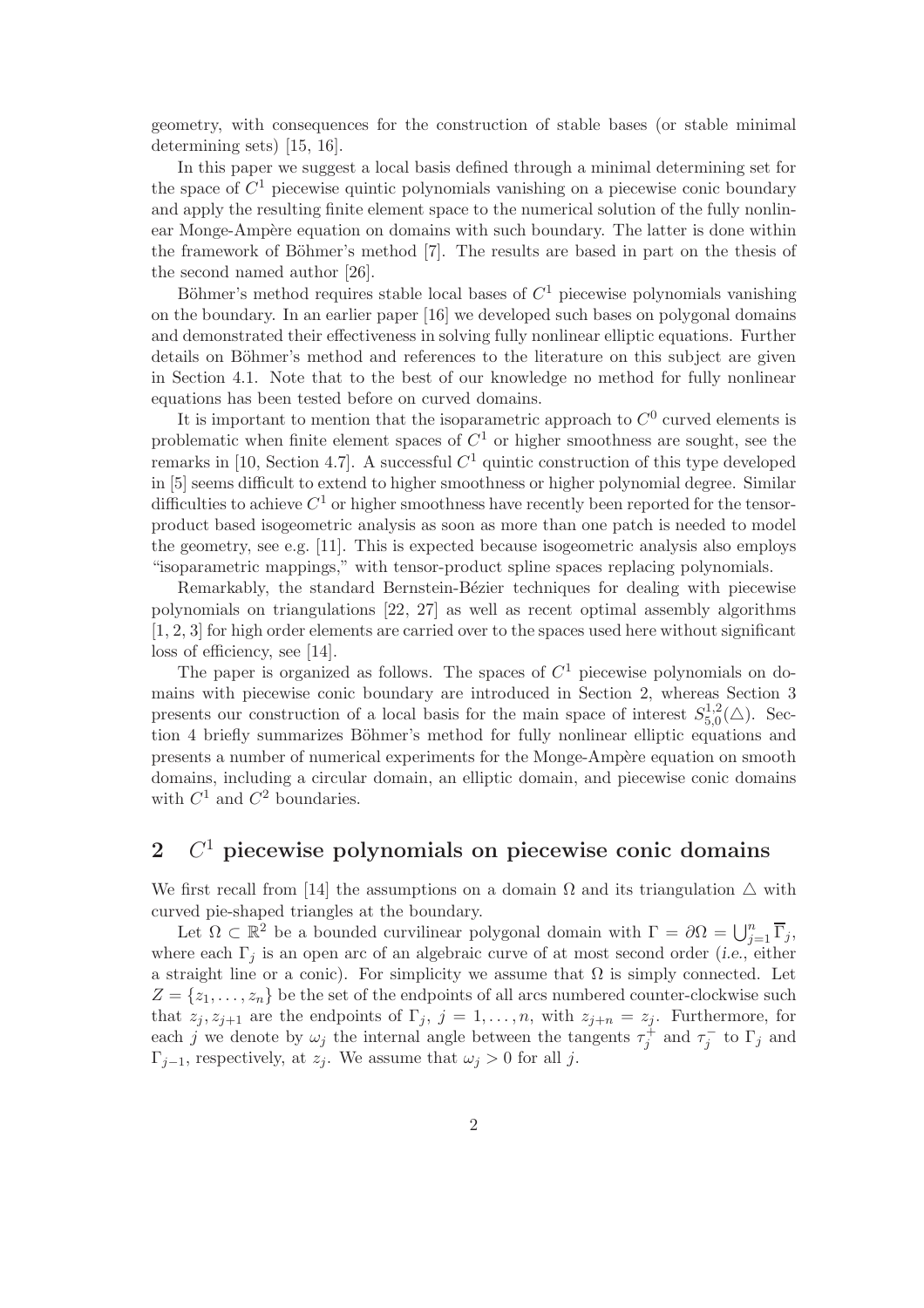Let  $\triangle$  be a *triangulation* of  $\Omega$ , *i.e.*, a subdivision of  $\Omega$  into triangles, where each triangle  $T \in \Delta$  has at most one edge replaced with a curved segment of the boundary  $\partial Ω$ , and the intersection of any pair of the triangles is either a common vertex or a common (straight) edge if it is non-empty. The triangles with a curved edge are said to be pie-shaped. Any triangle  $T \in \Delta$  that shares at least one edge with a pie-shaped triangle is called a buffer triangle, and the remaining triangles are ordinary. We denote by  $\Delta_0$ ,  $\Delta_B$  and  $\Delta_P$  the sets of all ordinary, buffer and pie-shaped triangles of  $\Delta$ , respectively, such that  $\Delta = \Delta_0 \cup \Delta_B \cup \Delta_P$  is a disjoint union, see Figure 1. Let  $V, E, V_I, E_I, V_B, E_B$  denote the set of all vertices, all edges, interior vertices, interior edges, boundary vertices and boundary edges, respectively.

For each  $j = 1, ..., n$ , let  $q_j \in \mathbb{P}_2$  be a polynomial such that  $\Gamma_j \subset \{x \in \mathbb{R}^2 : q_j(x) =$ 0}, where  $\mathbb{P}_d$  denotes the space of all bivariate polynomials of total degree at most d. By changing the sign of  $q_j$  if needed, we ensure that  $\partial_{\nu_x} q_j(x) < 0$  for all x in the interior of  $\Gamma_i$ , where  $\nu_x$  denotes the unit outer normal to the boundary at x, and  $\partial_a := a \cdot \nabla$  is the directional derivative with respect to a vector a. Hence,  $q_i(x)$  is positive for points in  $\Omega$  near the boundary segment  $\Gamma_j$ . We assume that  $q_j \in \mathbb{P}_1$  if  $\Gamma_j$  is a straight interval. Clearly,  $q_j$  is an irreducible quadratic polynomial if  $\Gamma_j$  is a genuine conic arc and in all cases

$$
\nabla q_j(x) \neq 0 \quad \text{if} \quad x \in \Gamma_j. \tag{1}
$$



Figure 1: A triangulation of a curved domain with ordinary triangles (green), pie-shaped triangles (pink) and buffer triangles (blue).

Following [14] we assume that  $\triangle$  satisfies the following conditions:

- (a)  $Z = \{z_1, \ldots, z_n\} \subset V_B$ .
- (b) No interior edge has both endpoints on the boundary.
- (c) No pair of pie-shaped triangles shares an edge.
- (d) Every  $T \in \Delta_P$  is star-shaped with respect to its interior vertex v.
- (e) For any  $T \in \Delta_P$  with its curved side on  $\Gamma_i$ ,  $q_i(z) > 0$  for all  $z \in T \setminus \Gamma_i$ .

It can be easily seen that (b) and (c) are achievable by a slight modification of a given triangulation, while (d) and (e) hold for sufficiently fine triangulations.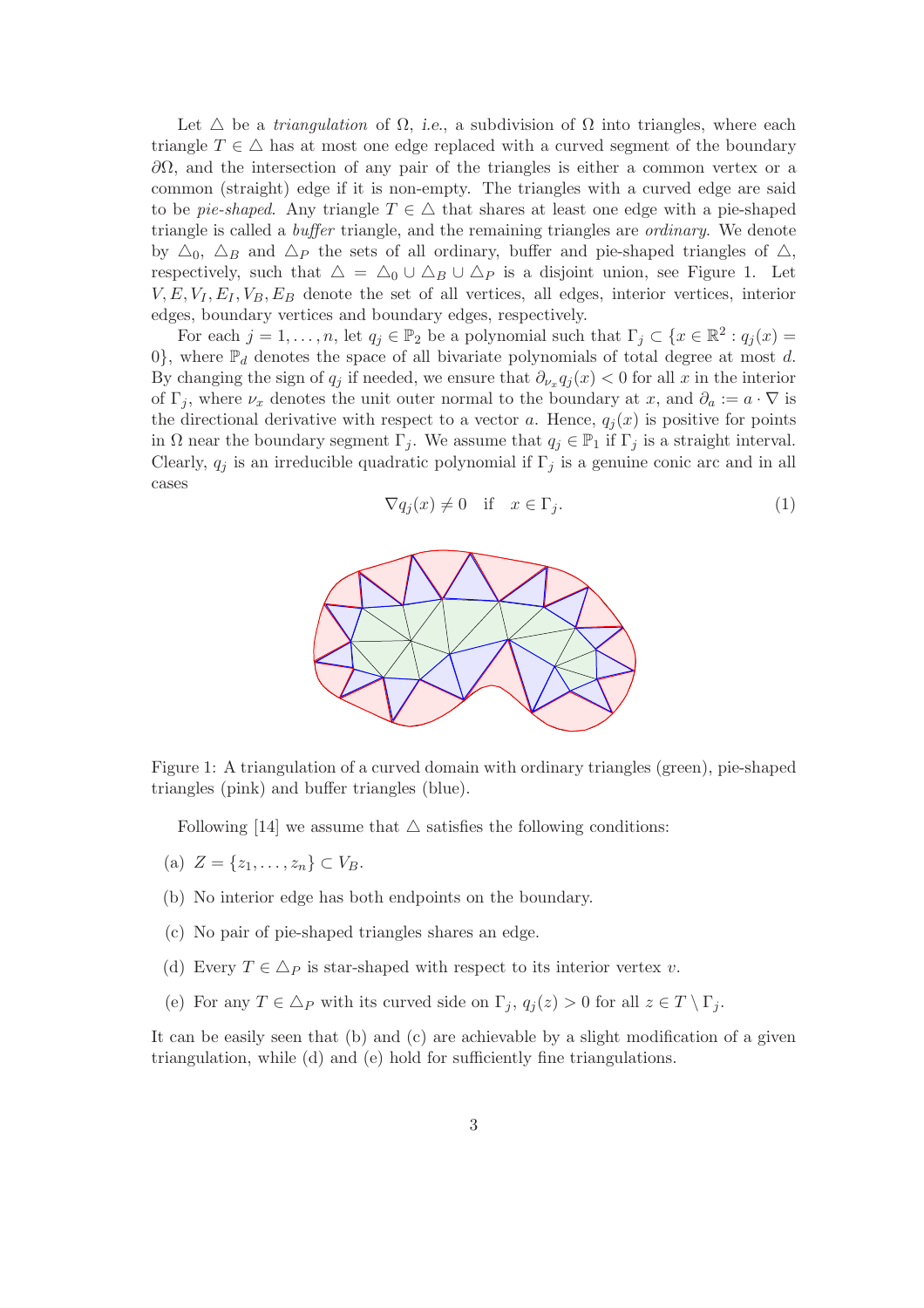For any  $d \geq 1$  we set

$$
S_d^1(\Delta) := \{ s \in C^1(\Omega) : s|_T \in \mathbb{P}_{d+i}, T \in \Delta_i, i = 0, 1 \}, \quad \Delta_1 := \Delta_P \cup \Delta_B,
$$
  
\n
$$
S_{d,I}^{1,2}(\Delta) := \{ s \in S_d^1(\Delta) : s \text{ is twice differentiable at any } v \in V_I \},
$$
  
\n
$$
S_{d,0}^{1,2}(\Delta) := \{ s \in S_{d,I}^{1,2}(\Delta) : s|_{\Gamma} = 0 \}.
$$

As in [14] we use Bernstein-Bézier techniques to obtain a local basis for  $S_{5,0}^{1,2}$  $_{5,0}^{(1,2}(\triangle)$  with the help of a minimal determining set.

Recall (see [22]) that the bivariate Bernstein polynomials with respect to a nondegenerate triangle  $T = \langle v_1, v_2, v_3 \rangle$  with vertices  $v_1, v_2, v_3 \in \mathbb{R}^2$  are defined by

$$
B_{ijk}^d(v) := \frac{d!}{i!j!k!} b_1^i b_2^j b_3^k, \quad i+j+k=d,
$$

where  $b_1, b_2, b_3$  are the barycentric coordinates of v, that is the unique coefficients of the expansion  $v = \sum_{i=1}^{3} b_i v_i$  with  $\sum_{i=1}^{3} b_i = 1$ . The Bernstein polynomials form a basis for  $\mathbb{P}_d$ , and the coefficients  $c_{ijk}$  in the BB-form expansion

$$
p = \sum_{i+j+k=d} c_{ijk} B_{ijk}^d, \quad p \in \mathbb{P}_d,
$$
\n<sup>(2)</sup>

are called the BB-coefficients of p. They are conveniently indexed by the elements of the set

$$
D_{d,T} := \left\{ \xi_{ijk} = \frac{iv_1 + jv_2 + kv_3}{d} : i + j + k = d, i, j, k \ge 0 \right\}
$$
 (3)

of so-called *domain points*, such that  $B_{\xi}^d := B_{ijk}^d$  and  $c_{\xi} := c_{ijk}$  when  $\xi = \xi_{ijk} \in D_{d,T}$ . We will also use the notation  $D_2^{d,T}$  $2^{a,1}(v)$  for the subset of  $D_{d,T}$  consisting of the six domain points closest to a vertex  $v$  of  $T$ , in particular

$$
D_2^{d,T}(v_1) = \{\xi_{d,0,0}, \xi_{d-1,1,0}, \xi_{d-1,0,1}, \xi_{d-2,2,0}, \xi_{d-2,0,2}, \xi_{d-2,1,1}\}.
$$

The continuity and  $C^1$ -smoothness of piecewise polynomials are expressed as follows. Given two triangles  $T = \langle v_1, v_2, v_3 \rangle$  and  $\tilde{T} = \langle v_4, v_3, v_2 \rangle$  sharing an edge  $e = \langle v_2, v_3 \rangle$ , let p and  $\tilde{p}$  be two polynomials of degree d written in the BB-form

$$
p = \sum_{i+j+k=d} c_{ijk} B_{ijk}^d \quad \text{and} \quad \tilde{p} = \sum_{r+s+t=d} \tilde{c}_{rst} \tilde{B}_{rst}^d,
$$

where  $B_{ijk}^d$  and  $\tilde{B}_{rst}^d$  are the Bernstein polynomials with respect to T and  $\tilde{T}$ , respectively. Then  $p$  and  $\tilde{p}$  join continuously along  $e$  if and only if their BB-coefficients over  $e$  coincide, i.e.

$$
\tilde{c}_{0jk} = c_{0kj}, \quad \text{for all } j + k = d. \tag{4}
$$

Moreover, the condition for  $C^1$  smoothness across e is that (4) holds along with

$$
\tilde{c}_{1jk} = b_1 c_{1,k,j} + b_2 c_{0,k+1,j} + b_3 c_{0,k,j+1}, \quad j+k = d-1,\tag{5}
$$

where  $(b_1, b_2, b_3)$  are the barycentric coordinates of  $v_4$  relative to T.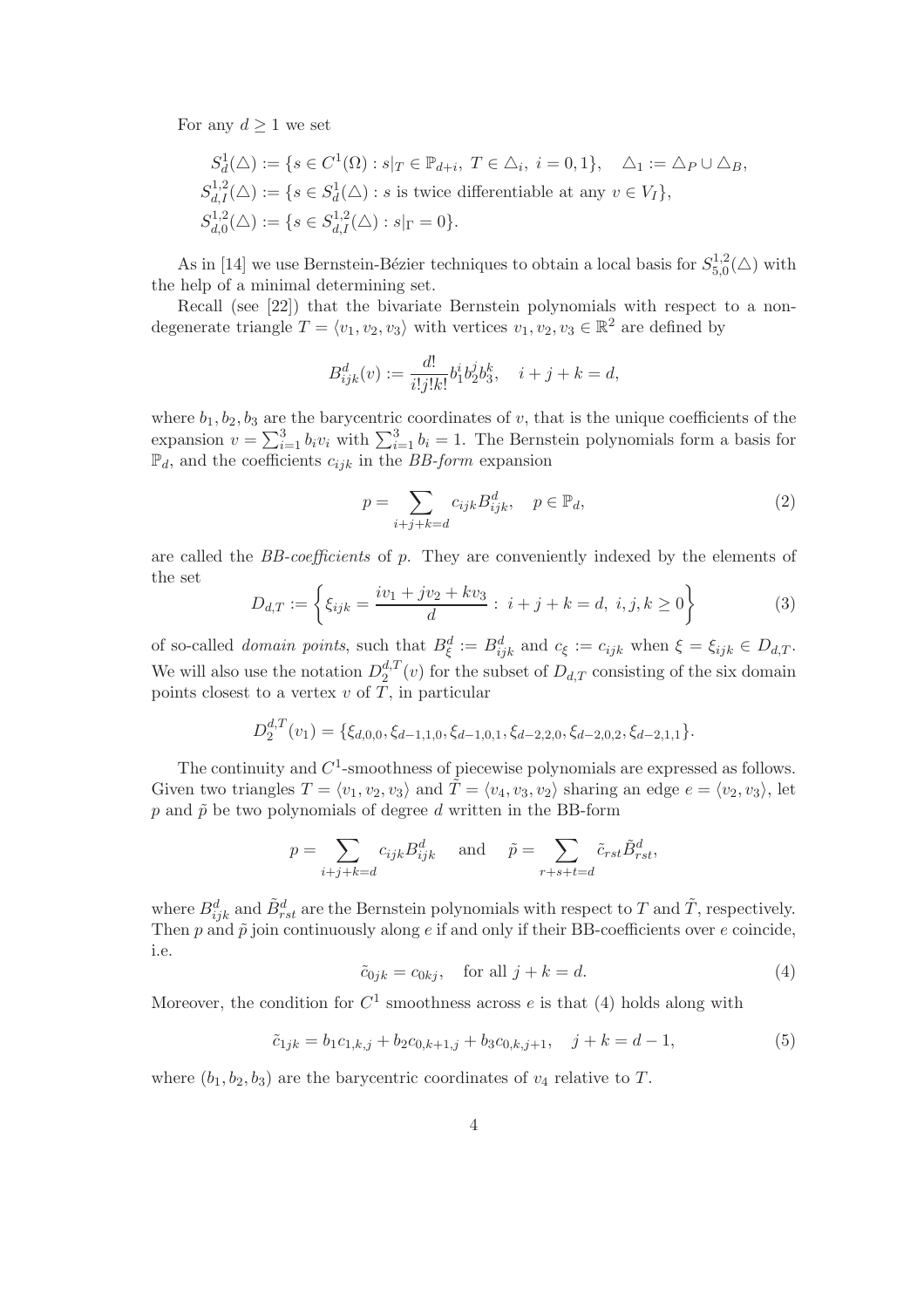A finite set  $\Lambda$  of linear functionals  $\lambda: S_{5,0}^{1,2}$  $_{5,0}^{1,2}(\triangle) \rightarrow \mathbb{R}$  is said to be a *determining set* if

$$
\lambda(s) = 0 \quad \forall \lambda \in \Lambda \quad \Longrightarrow \quad s = 0,
$$

and  $\Lambda$  is a *minimal determining set (MDS)* if there is no smaller determining set. In other words, a determining set is a spanning set of the dual space  $(S_{5.0}^{1,2})$  $_{5,0}^{1,2}(\triangle))^*$ , and an MDS is a basis of  $(S_{5,0}^{1,2})$  $\mathcal{L}_{5,0}^{1,2}(\triangle)$ <sup>\*</sup>. Any MDS  $\Lambda$  uniquely determines a basis  $\{s_{\lambda} : \lambda \in \Lambda\}$ of S by duality, such that  $\lambda(s_\mu) = \delta_{\lambda,\mu}$ , for all  $\lambda,\mu \in \Lambda$ , and any spline  $s \in S$  can be uniquely written in the form  $s = \sum_{\lambda \in \Lambda} c_{\lambda} s_{\lambda}$ , with  $c_{\lambda} = \lambda(s) \in \mathbb{R}$ .

To explain what we mean by a local basis we need some further definitions, compare [12, 14]. The  $\ell$ -star of a set  $A \subset \Omega$  with respect to  $\triangle$  is given by

$$
\text{star}^1(A) = \text{star}(A) := \bigcup \{ T \in \triangle : T \cap A \neq \emptyset \}, \ \text{star}^{\ell}(A) := \text{star}(\text{star}^{\ell-1}(A)), \ \ell \geq 2.
$$

A set  $\omega \subset \Omega$  is said to be a *supporting set* of a linear functional  $\lambda \in (S_{5,0}^{1,2})$  $^{1,2}_{5,0}(\triangle))^*$  if  $\lambda(s) = 0$  for all  $s \in S_{5,0}^{1,2}$  $5.5^{1,2}_{0}(\triangle)$  such that  $s|_{\omega}=0$ . Given an MDS  $\Lambda$ , we define for each  $T \in \triangle$  the set  $\Lambda_T := \{ \lambda \in \Lambda : T \subset \text{supp } s_\lambda \}$ , where  $\{ s_\lambda : \lambda \in \Lambda \}$  is the basis of  $S_{5,0}^{1,2}$  $_{5,0}^{1,2}(\triangle)$ dual to Λ. Thus,  $\lambda \in \Lambda_T$  if and only if for a spline  $s \in S$ ,  $s|_T$  depends on the coefficient  $c_{\lambda} = \lambda(s)$ . The covering number  $\kappa_{\Lambda}$  of an MDS  $\Lambda$  is the maximum number of elements in  $\Lambda_T$  for all  $T \in \Delta$ .

**Definition 2.1.** A minimal determining set  $\Lambda$  for  $S_{5,0}^{1,2}$  $_{5,0}^{1,2}(\triangle)$  is said to be  $\ell$ -local if there is a family of supporting sets  $\omega_{\lambda}$  of  $\lambda \in \Lambda$  such that  $\omega_{\lambda} \subset \text{star}^{\ell}(T)$  for any  $T \in \Delta$  such that  $\lambda \in \Lambda_T$ . If  $\Lambda$  is  $\ell$ -local for some  $\ell$ , then the dual basis  $\{s_\lambda : \lambda \in \Lambda\}$  is said to be local.

It is easy to check, see [14, Lemma 4.3], that if  $\Lambda$  is  $\ell$ -local, then the basis functions  $s_\lambda$  are locally supported in the sense that supp  $s_\lambda \subset \text{star}^{2\ell+1}(T)$  for some triangle  $T \in \Delta$ .

#### 3 A local basis for  $S_{50}^{1,2}$  $_{5,0}^{1,2}(\triangle)$

In this section we describe a minimal determining set  $\Lambda$  for  $S_{5,0}^{1,2}$  $_{5,0}^{1,2}(\triangle)$ , which in turn defines a basis  $\{s_\lambda : \lambda \in \Lambda\}$  as explained in the previous section. For the sake of simplicity we describe the basis under the following additional assumption:

- (f) All boundary edges are curved.
- (g) No pair of buffer triangles shares an edge.

In fact we have implemented our bases also for the case where some boundary edges are straight. (It is used in Test Problem 4 in Section 4.3.) In this case we nevertheless assume that the triangle attached to a straight boundary edge is ordinary, and no pieshaped triangle shares an edge with it, as in Figure 6. A description of this construction would take too much space because it has to include the handling of the boundary vertices on ordinary polygonal triangulations along the lines of [15, 16], and so we avoid this by assuming (f). Similarly, allowing buffer triangles to share edges, or equivalently, allowing more than one buffer triangle attached to a single boundary vertex would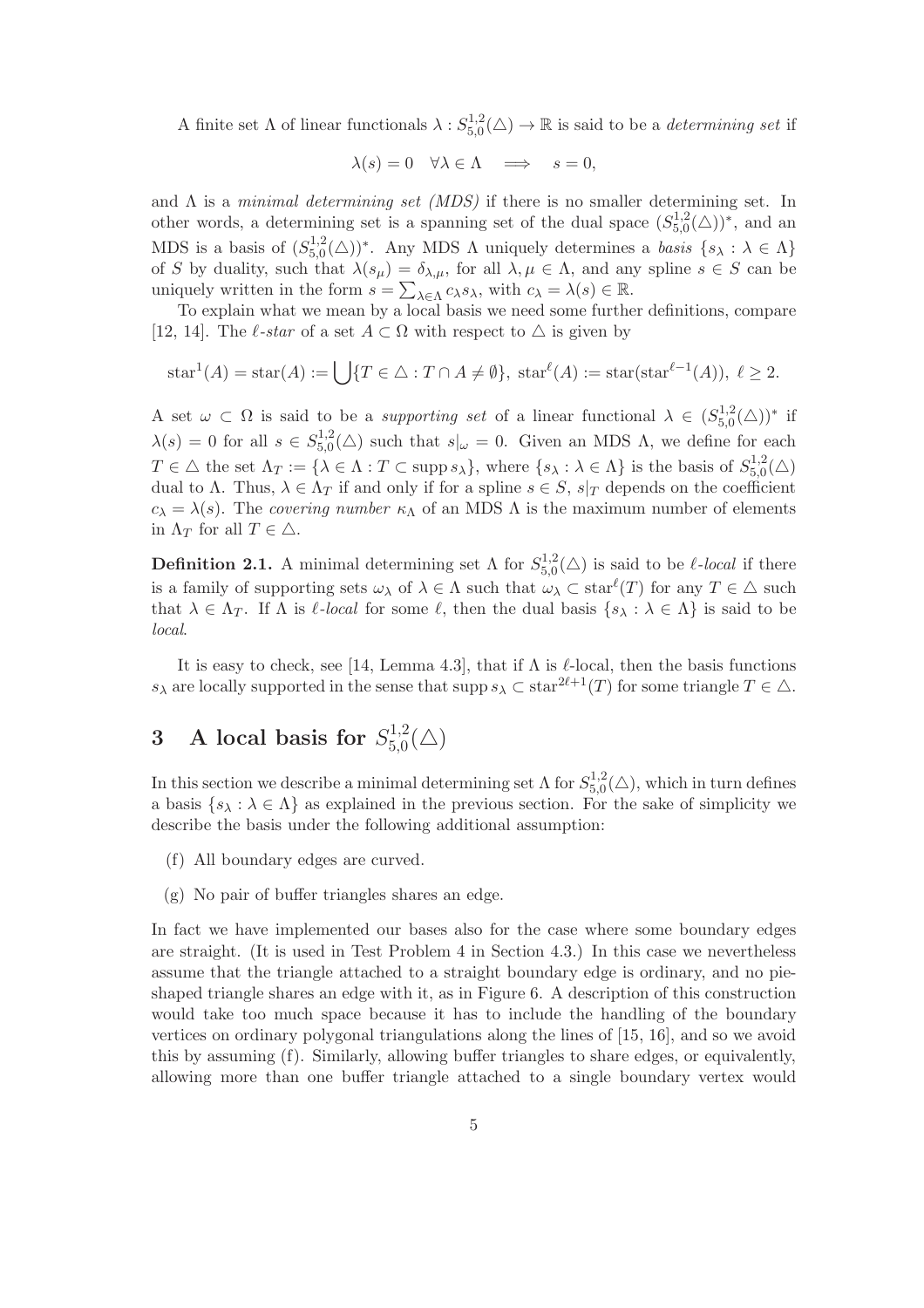produce additional degrees of freedom on and near these edges and around the boundary vertex, also requiring the techniques of [15, 16].

We denote by  $V_B^1$  the set of those boundary vertices  $v \in V_B$  where the boundary  $∂Ω$  has a well-defined tangent, that is either  $v \notin Z$ , or  $ω<sub>j</sub> = π$  if  $v = z<sub>j</sub>$  for some  $j = 1, \ldots, n$ . In addition,  $E_{P,B}$  denotes the set of all edges shared by a pie-shaped and a buffer triangle. We also set  $E_I^0 := E_I \setminus E_{P,B}$ .

Since splines in  $S_{5,0}^{1,2}$  $5,0<sub>5,0</sub>(\triangle)$  are polynomials of degree  $d=5$  on the triangles  $T \in \triangle_0$ , we can write these polynomials in BB-form (2),

$$
s|_{T} = \sum_{\xi \in D_{5,T}} c_{\xi} B_{\xi}^{5}, \quad s \in S_{5,0}^{1,2}(\triangle). \tag{6}
$$

and define for each  $\xi = \xi_{ijk} \in D_{5,T}$  a functional  $\lambda_{\xi} \in (S_{5,0}^{1,2})$  $^{1,2}_{5,0}(\triangle)$ <sup>\*</sup> that picks the BBcoefficient  $c_{ijk}$  in (2). With the usual convention (see [22]) we identify the functional  $\lambda_{\xi}$ with the domain point  $\xi$  and speak of an MDS as a set  $M \subset \overline{\Omega}$ . Thanks to (4) for domain points  $\xi$  at vertices or on the edges of the subtriangulation  $\Delta_0$  it does not matter which triangle in  $\triangle_0$  containing  $\xi$  is used to evaluate the BB-form of a spline  $s \in S_{5,0}^{1,2}$  $_{5,0}^{1,2}(\triangle)$ . The union  $D_{5,\Delta_0} = \bigcup_{T \in \Delta_0} D_{5,T}$  forms the standard set of domain points (and corresponding functionals  $\lambda_{\xi}$ ) associated with  $\Delta_0$ . Following the standard construction of an MDS for the space  $S_5^{1,2}$  $5^{1,2}(\Delta_0)$  with only ordinary triangles [22], we define the following subsets of  $D_{5,\Delta_0}$ . For each  $v \in V_I$  we choose a triangle  $T_v = \langle v_1, v_2, v_3 \rangle \in \Delta_0$  attached to v, such that  $v_1 = v$ , and set  $M_v := D_2^{5,T_v}$  $Q_2^{3,1,v}(v) = \{\xi_{500}, \xi_{410}, \xi_{401}, \xi_{320}, \xi_{302}, \xi_{311}\} \subset D_{5,T_v}$ . For each edge  $e \in E_I^0$ , let  $T_e := \langle v_1, v_2, v_3 \rangle$  be a triangle in  $\triangle_0$  attached to the edge  $e = \langle v_2, v_3 \rangle$ and let  $M_e := \{\xi_{122}\} \subset D_{5,T_e}$ . Clearly,  $\omega_{\xi} := T_v$  (resp.  $\omega_{\xi} := T_e$ ) is a supporting set for any functional  $\lambda_{\xi}$  with  $\xi \in M_v$  (resp.  $\xi \in M_e$ ).

For each  $T \in \Delta_P$ , with its curved edge e given by the equation  $q(x) = 0$ , where  $q \in \mathbb{P}_2 \backslash \mathbb{P}_1$  is irreducible and normalized so that  $q(v) = 1$  for the interior vertex v of T, we notice that by Bézout theorem

$$
\{s \in \mathbb{P}_6 : s|_e = 0\} = q\mathbb{P}_4 := \{qp : p \in \mathbb{P}_4\}.
$$

Let  $T^*$  denote the triangle obtained by joining the boundary vertices of  $T$  by a straight line segment (see the dashed line in Figure 2). Since the Bernstein polynomials  $B_{ijk}^4$ ,  $i + j + k = 4$ , w.r.t.  $T^*$  form a basis for  $\mathbb{P}_4$  it is obvious that the set

$$
\left\{qB_{ijk}^4:i+j+k=4\right\}
$$

is a basis for  $q\mathbb{P}_4$ . The set of domain points of degree 4 over  $T^*$  will be denoted  $D_{4,T}^*$ . Even though the set  $D_{4,T}^*$  formally coincides with  $D_{4,T^*}$ , the linear functionals associated with the domain points are different. Namely, each  $\xi \in D_{4,T}^*$  represents a linear functional  $\lambda_{\xi}$  on  $S_{5,0}^{1,2}$  $5.5 \times 5.0$  which picks the coefficient  $c_{\xi}$  in the expansion

$$
s|_{T} = q \sum_{\xi \in D_{4,T}^*} c_{\xi} B_{\xi}^4, \qquad s \in S_{5,0}^{1,2}(\triangle). \tag{7}
$$

Assuming that  $v_1, v_2, v_3$  are the vertices of a pie-shaped triangle  $T \in \Delta_P$ , with  $v_1 \in V_I$ , we set  $M_T^P := \{\xi_{130}, \xi_{121}, \xi_{112}, \xi_{103}, \xi_{022}\} \subset D_{4,T}^*$ , see Figure 2 where the points in  $M_T^P$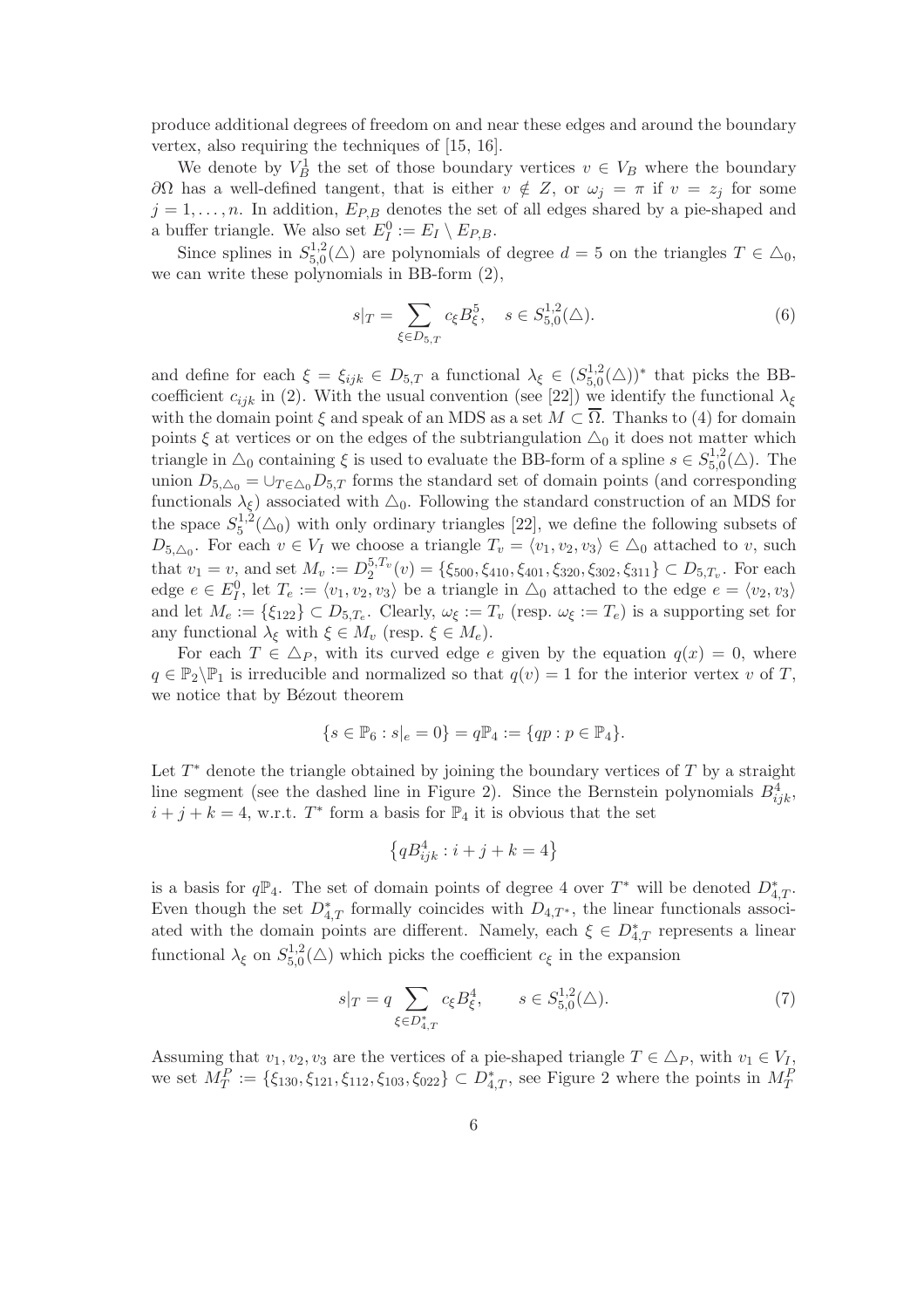are marked as black squares. Clearly,  $\omega_{\xi} := T$  is a supporting set for  $\lambda_{\xi}$ . The vertices  $v_2, v_3$  of T are shared by a pair of pie-shaped triangles and may belong to  $V_B^1$ . For each  $v \in V_B^1$  let  $M_v^P := \{v\} \subset D_{4,T_v}^*$ , where  $T_v$  is one of the two pie-shaped triangle attached to v, and the corresponding functional is  $\lambda_v$  that picks the respective coefficient  $c_v$  in (7) for  $T = T_v$ . A supporting set for  $\lambda_v$  is given by  $\omega_v := T_v$ .



Figure 2: The set  $D_{4,T}^*$  for a pie-shaped triangle T and domain points in  $M_T^P$  (black squares), and  $M_{v_2}^P \cup M_{v_3}^P$  (black triangles) under the assumption that  $v_2, v_3 \in V_B^1$  and  $T = T_{v_2} = T_{v_3}.$ 

For each  $T = \langle v_1, v_2, v_3 \rangle$  in  $\triangle_B$ , where  $v_1 \in V_B$ , let  $M_T^B := {\{\xi_{411}, \xi_{222}\}} \subset D_{6,T}$ , see Figure 3. As usual, the functional  $\lambda_{\xi}$  identified with  $\xi \in D_{6,T}$  picks the coefficient  $c_{\xi}$  in the BB-form expansion of  $s|_T \in \mathbb{P}_6$ ,

$$
s|_{T} = \sum_{\xi \in D_{6,T}} c_{\xi} B_{\xi}^{6}, \quad s \in S_{5,0}^{1,2}(\triangle),
$$
\n(8)

and  $\omega_{\xi} := T$  is a supporting set for any  $\xi \in M_T^B$ .

**Remark 3.1.** Let  $T := \langle v_1, v_2, v_3 \rangle \in \Delta_P$  with  $v_1 \in V_I$ . Then  $s|_T = qp \in \mathbb{P}_6$  for some  $p \in P_4$ , where the equation  $q(x) = 0$  represents the curved edge of T, with an irreducible quadratic polynomial q such that  $q(v_1) = 1$ . We can write all three polynomials  $s|_T, q, p$ in BB-form with respect to  $T^*$ ,

$$
q = q_{110}B_{110}^2 + q_{101}B_{101}^2 + q_{011}B_{011}^2 + B_{200}^2
$$
\n
$$
\tag{9}
$$

(where we used the fact that  $q(v_2) = q(v_3) = 0$ ),

$$
s|_{T} = \sum_{i+j+k=6} a_{ijk} B_{ijk}^{6}, \quad p = \sum_{i+j+k=4} c_{ijk} B_{ijk}^{4}.
$$

If the coefficients  $c_{ijk}$  are known, then  $a_{ijk}$  can be computed by multiplying the expansions for p and q, see the explicit formulas in  $[14, Eq. (35)]$ , where a different numeration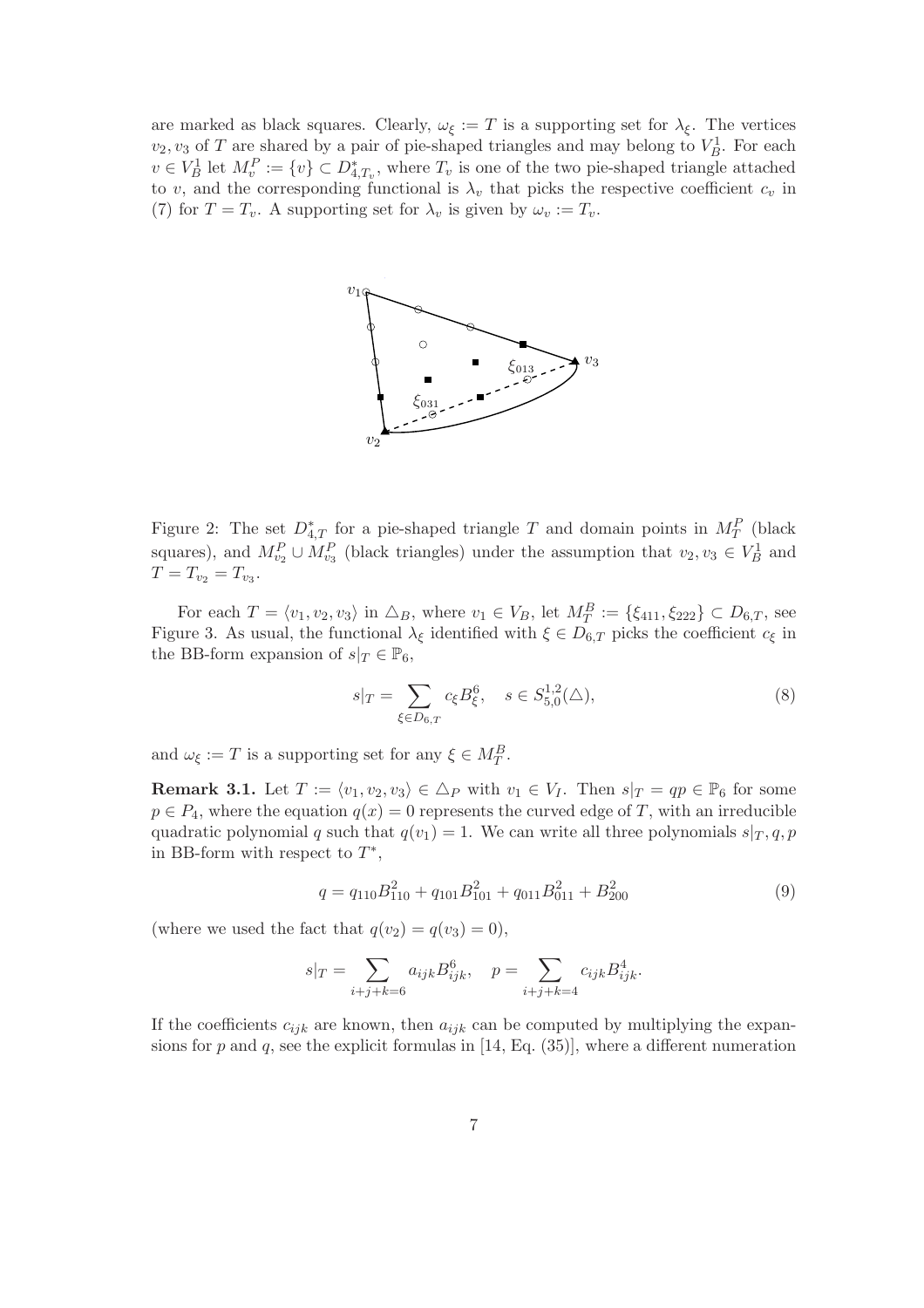

Figure 3: The domain points in the sets  $M_{T_1}^B, M_{T_2}^B$  for the buffer triangles  $T_1, T_2$  are marked with black dots.

of the vertices of T is used. Moreover, the coefficients  $c_{ijk}$  can be obtained from  $a_{ijk}$  in a stable way [14, Lemma 4.6]. To compute  $c_{ijk}$  we may write down the identity

$$
\left(\sum_{i+j+k=4} c_{ijk} B_{ijk}^4\right) \left(\sum_{i+j+k=2} q_{ijk} B_{ijk}^2\right) = \sum_{i+j+k=6} a_{ijk} B_{ijk}^6 \tag{10}
$$

.

as a linear system with respect to the vector of unknown coefficients  $c_{ijk}$ ,  $i + j + k = 4$ . It is easy to check that the matrix of this system has a block structure, and by singling out the six rows of the system corresponding to the domain points in  $D_2^{6,1}$ <sup>\*</sup>  $_{2}^{0,1}(v_{1})$  we obtain a non-singular triangular linear system for the coefficients  $c_{ijk}$  corresponding to the domain points in  $D_2^{4,T*}$  $2^{4,1}$  (*v*<sub>1</sub>), namely

$$
\begin{bmatrix} 1 & 0 & 0 & 0 & 0 & 0 \ \frac{1}{3}q_{110} & \frac{8}{15} & 0 & 0 & 0 & 0 \ \frac{1}{3}q_{101} & 0 & \frac{8}{15} & 0 & 0 & 0 \ 0 & \frac{1}{5}q_{110} & 0 & \frac{2}{5} & 0 & 0 \ \frac{1}{15}q_{011} & \frac{2}{15}q_{101} & \frac{2}{15}q_{110} & 0 & \frac{4}{5} & 0 \ 0 & 0 & \frac{1}{5}q_{101} & 0 & 0 & \frac{4}{5} \end{bmatrix} \cdot \begin{bmatrix} c_{400} \\ c_{310} \\ c_{301} \\ c_{220} \\ c_{211} \\ c_{211} \\ c_{202} \end{bmatrix} = \begin{bmatrix} a_{600} \\ a_{510} \\ a_{420} \\ a_{411} \\ a_{411} \\ a_{402} \end{bmatrix}
$$

Thus, we can compute the BB-coefficients  $\{c_{\xi} : \xi \in D_2^{4,T^*}\}\$  $\binom{4}{2}$   $(v_1)$  of p by using only the BB-coefficients  $\{a_{\xi} : \xi \in D_2^{6,T^*}\}$  $_{2}^{0,1}(v_{1})\}$  of  $s|_{T}$ .

Theorem 3.2. The set

$$
M := \bigcup_{v \in V_I} M_v \cup \bigcup_{e \in E_I^0} M_e \cup \bigcup_{v \in V_B^1} M_v^P \cup \bigcup_{T \in \Delta_P} M_T^P \cup \bigcup_{T \in \Delta_B} M_T^B \tag{11}
$$

is a 1-local minimal determining set for the space  $S_{5,0}^{1,2}$  $_{5,0}^{1,2}(\triangle).$ 

**Proof.** Following the standard scheme [22] we assign some arbitrary values  $c_{\xi} \in \mathbb{R}$  to  $\lambda_{\xi}(s)$ , for all  $\xi \in M$ , and show that all other coefficients  $c_{\xi}$  of  $s \in S_{5,0}^{1,2}$  $_{5,0}^{1,2}(\triangle)$  on all triangles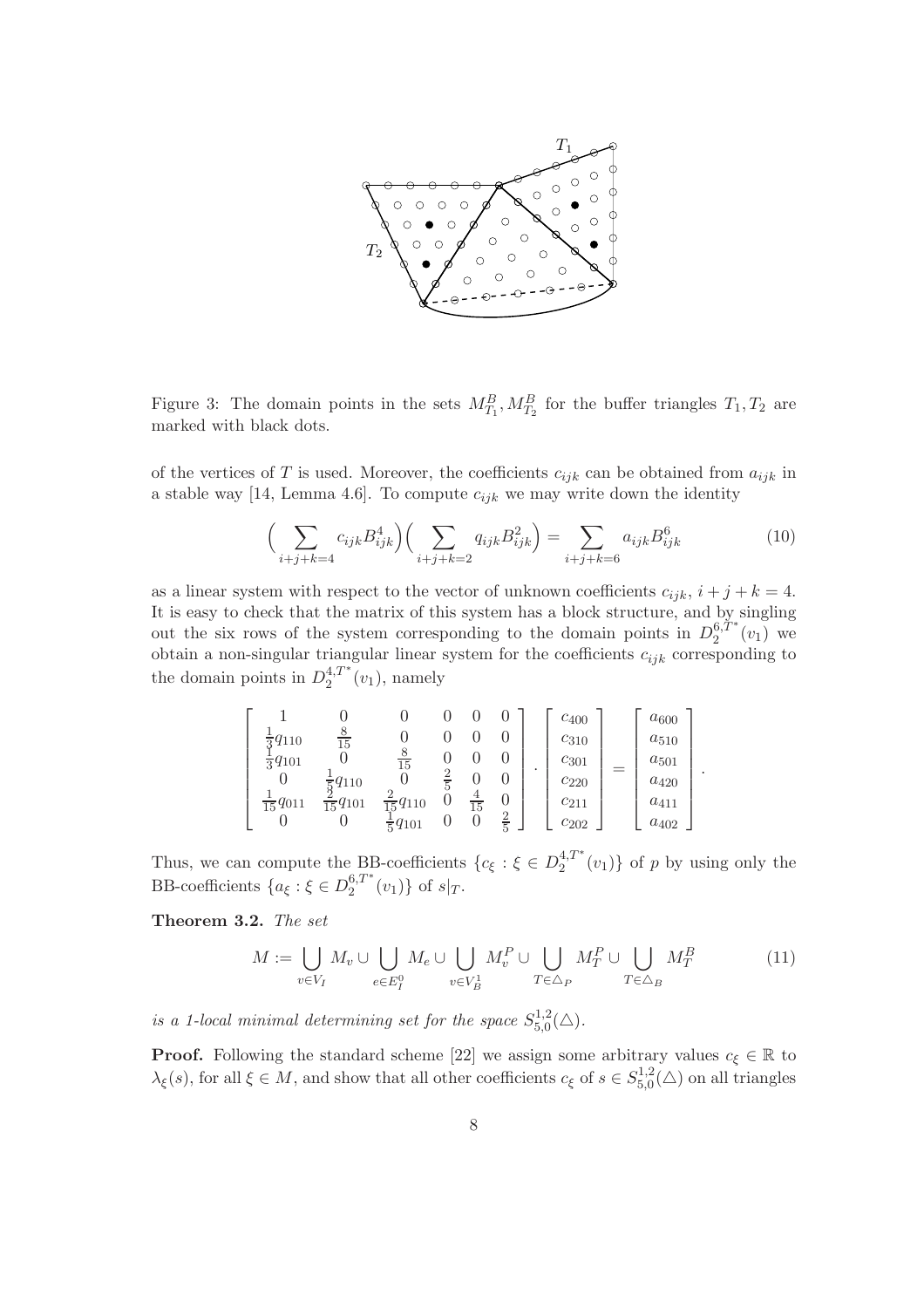$T \in \Delta$  in the form (6), (7) or (8) depending on the type of T, can be determined from them consistently. The success of this process will show that  $M$  is an MDS. In the same time we will keep track how far the influence of a coefficient  $c_{\xi}$  for any  $\xi \in M$  extends, to check the locality of this MDS.

It is easy to see that the set

$$
M_0 := \bigcup_{v \in V_I} M_v \cup \bigcup_{e \in E_I^0} M_e
$$

is a 1-local MDS for the Argyris finite element space

 $S_d^{1,2}$  $d_d^{1,2}(\triangle_0) := \{ s \in S_d^1(\triangle_0) : s \text{ is twice differentiable at any vertex } v \text{ of } \triangle_0 \}$ 

as shown in [22, Theorem 6.1].

Let  $v \in V_I$  be shared by some pie-shaped triangle  $T \in \Delta_P$ . Then there are also two buffer triangles  $T_1, T_2 \in \Delta_B$  attached to v, see Figures 1 and 3. We know that  $M_v = D_2^{5,T_v}$  $2^{5,t_v}(v) \subset D_{5,T_v}$  for some  $T_v \in \Delta_0$ . By [22, Lemma 5.10] and the degree raising formulas of [22, Theorem 2.39],  $M_v$  consistently determines the BB-coefficients of  $s|_{T \cup T_1 \cup T_2}$  in  $D_2^{6,T^*}$  $2^{6,T^*}(v) \cup D_2^{6,T_1}$  $2^{6,T_1}(v) \cup D_2^{6,T_2}$  $2^{0,12}(v)$ . For the pie-shaped triangle T we need to go one more step and compute the BB-coefficients in  $D_2^{4,T*}$  $a_2^{4,T^*}(v)$  of the polynomial  $p \in \mathbb{P}_4$ such that  $s|_T = pq$ , where the equation  $q(x) = 0$  represents the curved edge of T. This can be done uniquely by solving the triangular linear system described in Remark 3.1.

Let  $e = \langle v_2, v_3 \rangle \in E_I^0$  be shared by an ordinary triangle  $T_e := \langle v_1, v_2, v_3 \rangle \in \triangle_0$  and a buffer triangle  $T = \langle v_4, v_3, v_2 \rangle \in \Delta_B$ . Assuming that the BB-coefficients of  $s|_{T_e}$  for all domain points in  $D_{5,T_e}$  have been computed as described above, we can use degree raising to write  $s|_{T_e}$  as a polynomial of degree six, and obtain its BB-coefficients for all domain points in  $D_{6,T_e}$ . By using the continuity and  $C^1$  smoothness conditions (4), (5) we can then compute the BB-coefficients of  $s|_T$  for all those domain points  $\xi_{ijk}$  in  $D_{6,T}$ , for which  $i \in \{0,1\}$ . Some of them have already been computed at the previous step, namely those that belong to  $D_2^{6,T}$  $2^{6,T}(v_2) \cup D_2^{6,T}$  $2^{0,1}(v_3)$ . It is known that no inconsistencies arise this way, see for example the proof of [22, Theorem 6.1]. We thus obtain three new BB-coefficients of  $s|_T$  corresponding to the domain points  $\xi_{033}, \xi_{132}, \xi_{123} \in D_6$   $T$ .

Let  $v \in V_B$  and let  $T_1, T_2 \in \Delta_P$  be the two pie-shaped triangles attached to v, with the curved edges given by  $q_1(x) = 0$  and  $q_2(x) = 0$ , respectively. Let  $p_1, p_2 \in \mathbb{P}_4$  be such that  $s|_{T_i} = p_i q_i$ ,  $i = 1, 2$ . Since s is continuously differentiable at v and  $q_1(v) = q_2(v) = 0$ , we have  $\nabla s(v) = p_1(v)\nabla q_1(v) = p_2(v)\nabla q_2(v)$ . If  $v \in V_B \setminus V_B^1$ , then the vectors  $\nabla q_1(v)$ and  $\nabla q_2(v)$  are linearly independent, and it follows that  $p_1(v) = p_2(v) = 0$ , that is  $c_v = 0$  in (7) for both  $T_1$  and  $T_2$ . We now assume that  $v \in V_B^1$ . Then  $\nabla q_1(v) = \alpha \nabla q_2(v)$ for some real  $\alpha \neq 0$ , which implies  $p_2(v) = \alpha p_1(v)$ . Let  $T_1 = T_v$  be the triangle in the definition of  $M_v^P$ , in particular the functional  $\lambda_v$  is evaluated as  $\lambda_v(s) = p_1(v)$ . Thus, the value  $c_v$  in (7) for  $T = T_1$  is known because  $M_v^P$  is part of the MDS  $M$ , and the value of the BB-coefficient of  $p_2$  at the same point v is  $\alpha c_v$ . To compute  $\alpha$ , we just need to compare the components of the vectors  $\nabla q_1(v)$  and  $\nabla q_2(v)$ , which is easy to do by using the BB-forms (9) of  $q_1, q_2$  with respect to  $T_1^*, T_2^*$ , respectively.

Let  $T_1 = \langle v_1, v_2, v_3 \rangle \in \Delta_B$  with  $v_1 \in V_B$  and  $e = \langle v_1, v_3 \rangle \in E_{P,B}$ , and let  $T_2 :=$  $\langle v_3, v_4, v_1 \rangle \in \Delta_P$  share the edge e with T and has its curved edge defined by the equation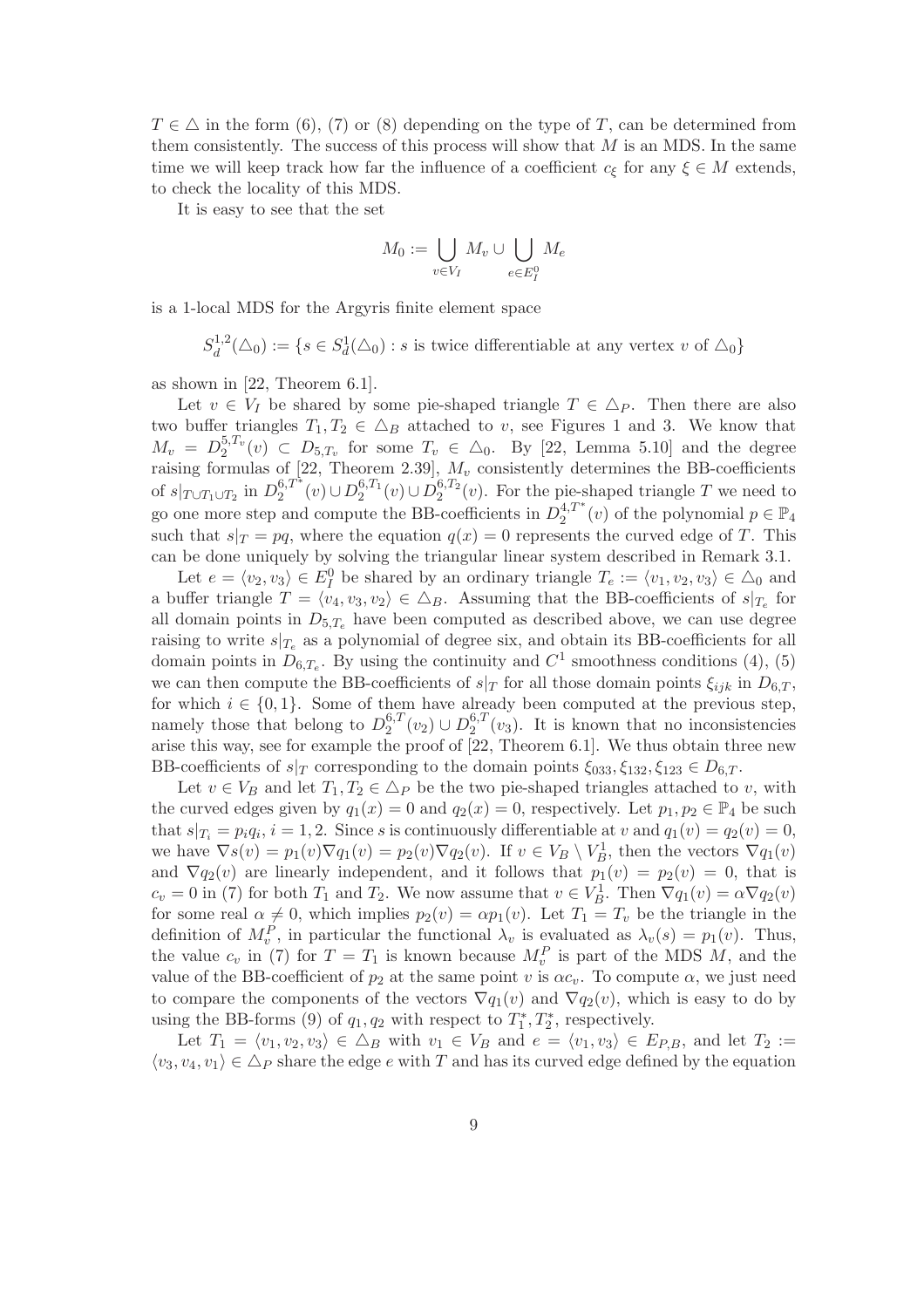$q(x) = 0$ . Let us write the polynomials  $s|_{T_1}, s|_{T_2}$  and  $p \in \mathbb{P}_4$  in  $s|_{T_2} = pq$  in the BB-form as

$$
s|_{T_1} = \sum_{\xi \in D_{6,T_1}} \tilde{c}_{\xi} B_{\xi}^6, \quad s|_{T_2} = \sum_{\xi \in D_{6,T_2}^*} a_{\xi} B_{\xi}^6, \quad p = \sum_{\xi \in D_{4,T_2}^*} c_{\xi} B_{\xi}^4.
$$

Since the domain point  $\xi_{103} \in D^*_{4,T_2}$  belongs to  $M_{T_2}^P$  and the coefficients  $c_{\xi}$  for all other  $\xi \in D_{4,T_2}^* \cap e$  have been determined above,  $s|_e$  is completely determined, and the BBcoefficients  $a_{\xi}$  for all  $\xi \in D_{6,T_2} \cap e$  can be found by the multiplication of  $p|_e$  by  $q|_e$ . Hence the smoothness conditions  $(4)$  and  $(5)$  across  $e$  give us in particular the equation

$$
a_{114} = b_1 \tilde{c}_{501} + b_2 \tilde{c}_{411} + b_3 \tilde{c}_{402}
$$
  
=  $b_1 a_{105} + b_2 \tilde{c}_{411} + b_3 a_{204}$ ,

where  $(b_1, b_2, b_3)$  are the barycentric coordinates of  $v_4$  w.r.t.  $T_1$ , which determines  $a_{114}$ since  $\xi_{411} \in D_{6,T_1}$  belongs to  $M_{T_1}^B$ . Moreover, comparing the coefficients of  $B_{114}^6$  on both sides of (10) leads to the equation

$$
15a_{114} = q_{110}c_{004} + 4q_{101}c_{013} + 4q_{011}c_{103},
$$

and hence  $c_{013}$  can be computed from the already known BB-coefficients as

$$
c_{013} = \frac{1}{4q_{101}} \left( 15a_{114} - q_{110}c_{004} - 4q_{011}c_{103} \right).
$$

Note that  $q_{101} \neq 0$  thanks to (1). Similarly,  $c_{031}$  is computed using the same arguments involving the buffer triangle attached to  $v_4$ . This completes the computation of the BB-form of  $p$ . By multiplying it with  $q$  we get the missing coefficients of the BB-form of  $s|_{T_2}$ , and by the smoothness conditions across e the BB-coefficients  $\tilde{c}_{312}$  and  $\tilde{c}_{213}$  of  $s|_{T_1}$ . The remaining unset BB-coefficients of  $s|_{T_1}$  are obtained in the same way by using the pie-shaped triangle sharing the edge  $\langle v_1, v_2 \rangle$  with  $T_1$ .

A close inspection of the above arguments shows that M is 1-local in the sense of Definition 2.1.  $\blacksquare$ 

An example of the MDS of Theorem 3.2 for the space  $S_{5,0}^{1,2}$  $_{5,0}^{1,2}(\triangle)$  over a triangulation of a circular domain is depicted in Figure 4, where the points in the sets  $\bigcup_{v \in V_I} M_v$ ,<br> $\bigcup_{v \in V} M_v$ ,  $\bigcup_{v \in V_I} M_v^P$ ,  $\bigcup_{v \in \Lambda} M_v^P$  and  $\bigcup_{v \in \Lambda} M_v^P$  are marked as black dots, diamonds.  $e \in E_I^0$   $M_e$ ,  $\bigcup_{v \in V_B^1} M_v^P$ ,  $\bigcup_{T \in \triangle_P} M_T^P$  and  $\bigcup_{T \in \triangle_B} M_T^B$  are marked as black dots, diamonds, triangles, squares and downward pointing triangles, respectively. Note that  $V_B^1 = V_B$  in this example.

## 4 Numerical solution of fully nonlinear elliptic equations

To evaluate the performance of our construction of  $C<sup>1</sup>$  elements for curved domains we implemented Böhmer's method for fully nonlinear equations using  $S_{5,0}^{1,2}$  $t_{5,0}^{1,2}(\triangle)$  as the finite element approximation space.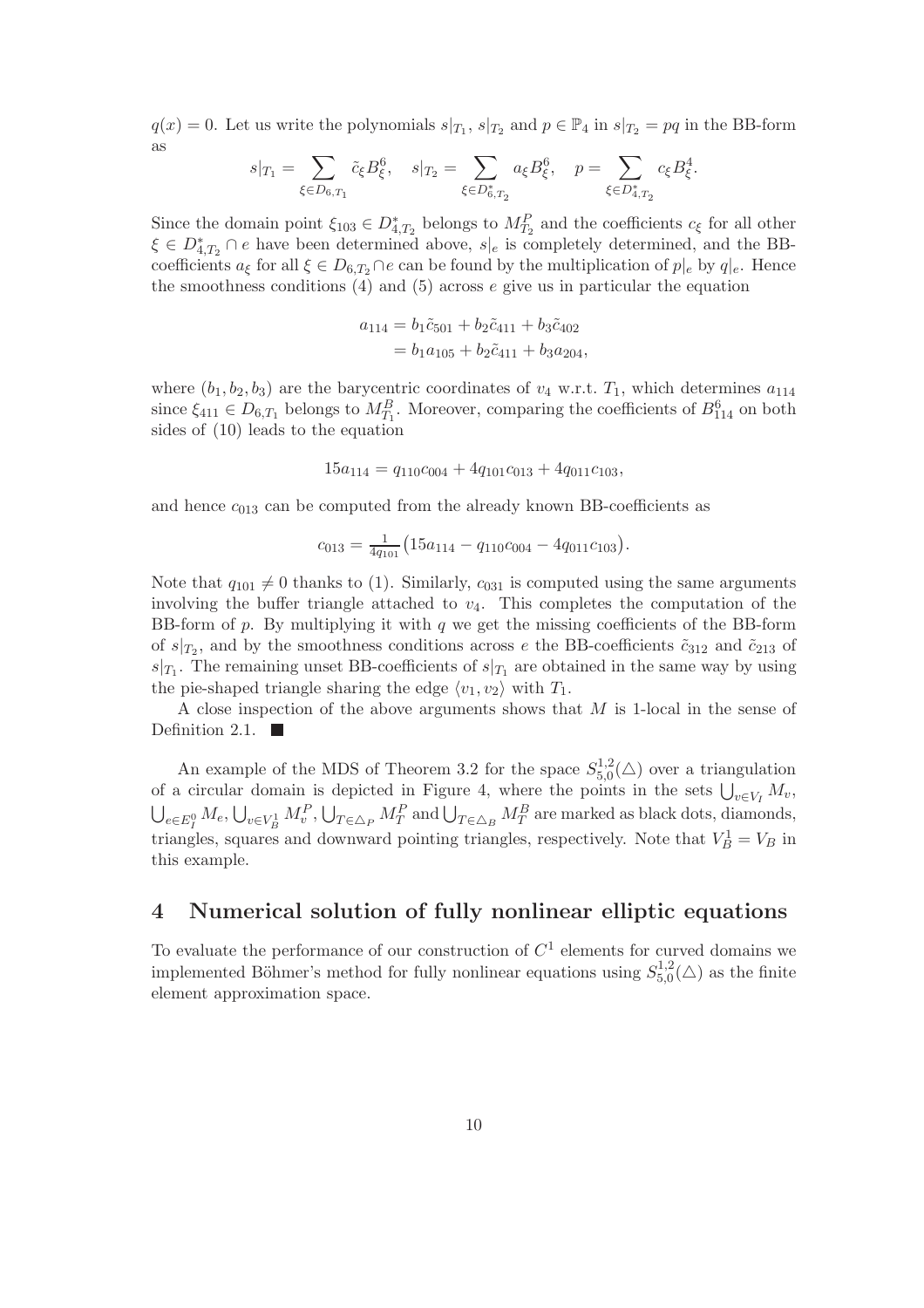

Figure 4: Example of the MDS of Theorem 3.2 for the space  $S_{5.0}^{1,2}$  $t_{5,0}^{1,2}(\triangle)$  over a triangulation of a circular domain Ω.

### 4.1 Böhmer's method

We consider the Dirichlet problem,

find 
$$
u : \Omega \to \mathbb{R}
$$
 such that  $G(u) = 0$  and  $u|_{\partial\Omega} = \phi$ , (12)

for a second order differential operator of the form  $G(u) = \tilde{G}(\cdot, u, \nabla u, \nabla^2 u)$ , where  $\widetilde{G} = \widetilde{G}(w)$ ,  $w = (x, z, p, r) \in \mathbb{R} \times \mathbb{R} \times \mathbb{R}^2 \times \mathbb{R}^{2 \times 2}$  is a real valued function defined on a domain  $\widetilde{\Omega} \times \Gamma$  such that  $\overline{\Omega} \subset \widetilde{\Omega} \subset \mathbb{R}^2$  and  $\Gamma \subset \mathbb{R} \times \mathbb{R}^2 \times \mathbb{R}^{2 \times 2}$ , where  $\nabla u, \nabla^2 u$  denote the gradient and the Hessian of  $u$ , respectively. The operator  $G$  is said to be *elliptic* in a subset  $\tilde{\Gamma} \subset \tilde{\Omega} \times \Gamma$  if the matrix  $\left[\frac{\partial \tilde{G}}{\partial r_{ij}}(w)\right]_{i,j=1}^2$  is well defined and positive definite for all  $w \in \tilde{\Gamma}$  [8, 20]. Under certain assumptions, including the exterior sphere condition for ∂Ω, the continuity of  $\phi : \partial\Omega \to \mathbb{R}$  and sufficient smoothness of  $\tilde{G}$ , the problem (12) has a unique solution  $u \in C^2(\Omega) \cap C(\overline{\Omega})$  if  $\widetilde{\Gamma} = \widetilde{\Omega} \times \Gamma$  [20, Theorem 17.17].

The most famous example of a fully nonlinear elliptic operator which is neither quasilinear nor semilinear [8, p. 80] is the Monge-Ampère operator  $G(u) := det(\nabla^2 u) - g$ , where  $g: \Omega \to \mathbb{R}$  satisfies  $g(x) > 0$  for all  $x \in \Omega$ . In this case  $\widetilde{\Gamma} = \widetilde{\Omega} \times \mathbb{R} \times \mathbb{R}^2 \times \{r \in \Omega\}$  $\mathbb{R}^{2\times 2}$ : r is positive definite}. Under the assumptions that  $\partial\Omega$  is  $C^3$  and  $g \in C^2(\overline{\Omega})$ there exists a unique *convex* solution u of (12) such that  $u \in C^{2,\alpha}(\overline{\Omega})$  for all  $\alpha < 1$  [20, Theorem 17.22]. References to further results about the existence and uniqueness of the solution of (12) can be found in [8, Section 2.5.7].

Many fully nonlinear elliptic operators and corresponding equations  $G(u) = 0$  are important for applications, see [8]. Several numerical methods have been proposed in the literature, in particular finite difference [18, 25] and finite element type methods [4, 7, 9, 16, 19, 23, 24]. To the best of our knowledge however, no method has been tested before on non-polygonal domains.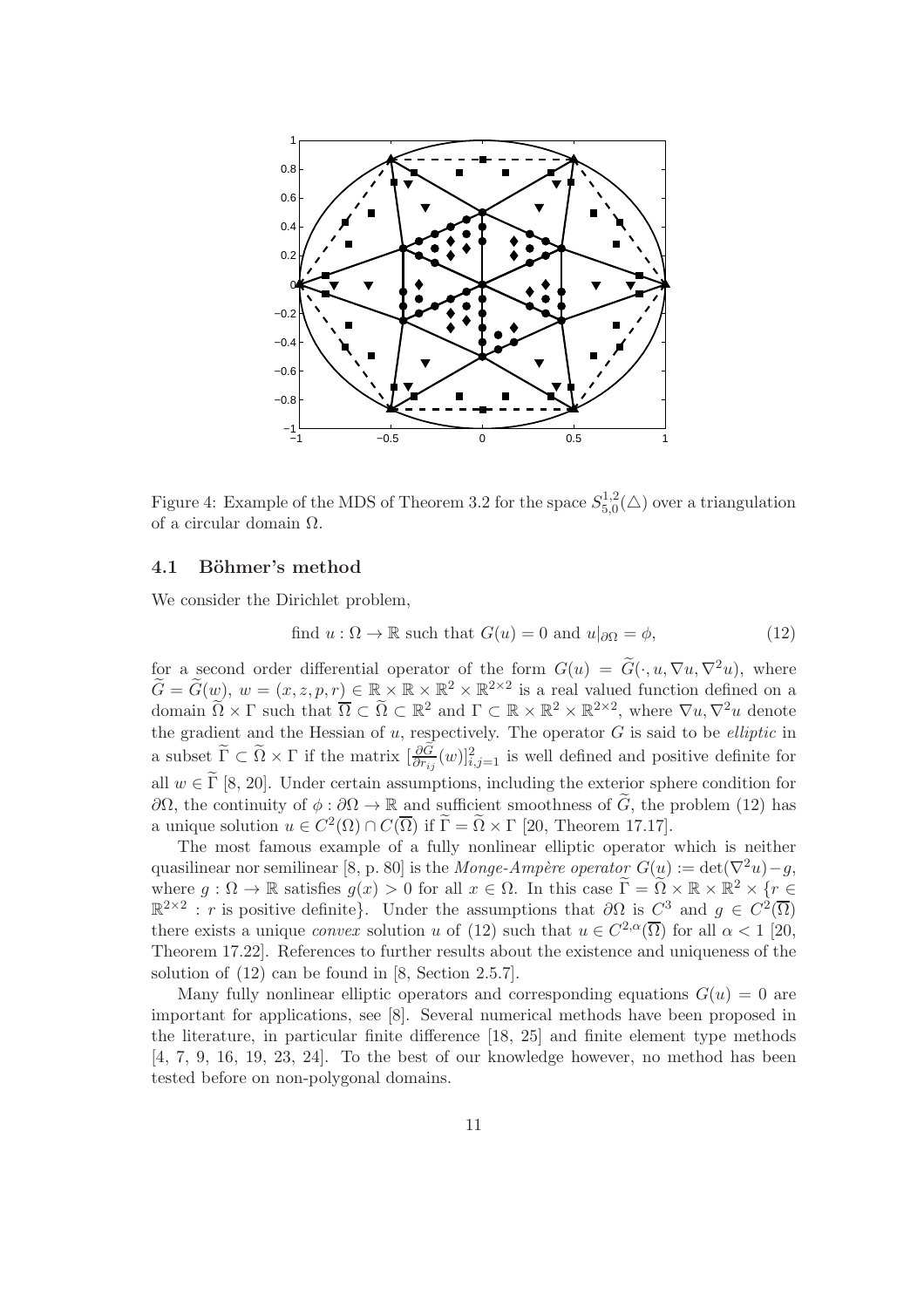Finite element spaces  $S_0^h \subset C^1(\overline{\Omega})$  satisfying homogenous boundary conditions on  $\Omega$ , where h is the maximum diameter of the underlying partition  $\Delta^h$ , can be employed in *Böhmer's method* [7, 8] for the problem (12). For a fixed  $h > 0$ , let  $u_0^h : \Omega \to \mathbb{R}$  be an initial guess satisfying the boundary condition  $u_0^h|_{\partial\Omega} = \phi$ . We generate a sequence of functions  $\{u_k^h\}_{k\in\mathbb{N}}$  by the Newton type method

$$
u_{k+1}^h = u_k^h - u^h, \quad k = 0, 1, \dots,
$$
\n(13)

where  $u^h \in S_0^h$  is the Galerkin approximation of the linear elliptic problem

$$
G'(u_k^h)u = G(u_k^h),\tag{14}
$$

that is  $u^h \in S_0^h$  is determined by the equations

$$
(G'(u_k^h)u^h, v^h)_{L^2(\Omega)} = (G(u_k^h), v^h)_{L^2(\Omega)} \quad \forall v^h \in S_0^h,
$$
\n(15)

where  $(\cdot, \cdot)_{L^2(\Omega)}$  denotes the usual inner product in  $L^2(\Omega)$ , and  $G'(u_k^h)$  is the linearization of the operator  $G$  at  $u_k^h$  given by

$$
G'(u_k^h)u = \frac{\partial \widetilde{G}}{\partial z}(w_k^h)u + \sum_{i=1}^2 \frac{\partial \widetilde{G}}{\partial p_i}(w_k^h)\frac{\partial u}{\partial x_i} + \sum_{i,j=1}^2 \frac{\partial \widetilde{G}}{\partial r_{ij}}(w_k^h)\frac{\partial^2 u}{\partial x_i x_j},\tag{16}
$$

with  $w_k^h(x) := (x, u_k^h(x), \nabla u_k^h(x), \nabla^2 u_k^h(x)), x \in \Omega$ . Clearly, (15) can be reformulated into the standard weak form of the Galerkin method: Find  $u^h \in S_0^h$  such that for all  $v^h \in S_0^h,$ 

$$
\int_{\Omega} \nabla u^h \cdot A \nabla v^h dx + \int_{\Omega} v^h b \cdot \nabla u^h dx + \int_{\Omega} c u^h v^h dx = \int_{\Omega} f v^h dx,
$$
 (17)

where  $A = \left[\frac{\partial \widetilde{G}}{\partial r}\right]$  $\frac{\partial \widetilde{G}}{\partial r_{ij}}(w_k^h)\bigg]_i^2$  $\sum_{i,j=1}^2, b = \left[\frac{\partial \widetilde{G}}{\partial p_i}\right]$  $\frac{\partial \widetilde{G}}{\partial p_i} (w^h_k)\bigg]_i^2$  $\sum_{i=1}^{2}$ ,  $c = \frac{\partial \tilde{G}}{\partial z}(w_k^h)$  and  $f = G(u_k^h)$ .

Under some additional assumptions on  $G$ , satisfied in particular by the Monge-Ampère operator, it is proved in [8, Theorem 5.2] and [7, Theorem 9.1] that  $u_k^h$  converges quadratically (as  $k \to \infty$ ) to a unique function  $\hat{u}^h$  satisfying the nonlinear equations

$$
(G(\hat{u}^h), v^h)_{L^2(\Omega)} = 0 \quad \forall v^h \in S_0^h,
$$

such that  $\hat{u}^h - u_0^h \in S_0^h$ , if the initial guess  $u_0^h$  is close enough to  $\hat{u}^h$ . Moreover,  $\hat{u}^h$ converges to the solution u of (12) in  $H^2$ -norm as  $h \to 0$  if  $u \in H^r(\Omega)$  for some  $r > 2$ and the spaces  $S_0^h$  possess appropriate approximation properties for functions vanishing on  $\partial\Omega$ . Note that suitable approximation error bounds for the spaces  $S_0^h = S_{5,0}^{1,2}$  $_{5,0}^{1,2}(\triangle)$ are under investigation [17], see also related results of [14, Section 3] for the spaces of continuous piecewise polynomials vanishing on a piecewise conic boundary. Numerical results in Section 4.3 suggest that the spaces  $S_{5,0}^{1,2}$  $_{5,0}^{1,2}(\triangle)$  possess the approximation order  $\mathcal{O}(h^6)$  for smooth functions vanishing on the boundary, as expected for quintic piecewise polynomials. The stability of the MDS of Theorem 3.2 and the dual local basis, important for the approximation power of the space [13], has been addressed in [26].

Note that in the case when  $G$  is only conditionally elliptic (e.g. elliptic only for a convex u for Monge-Ampère equation) the ellipticity of the linear problem  $(14)$  is only guaranteed if  $u_k^h$  satisfies the respective side condition  $(x, u(x), \nabla u(x), \nabla^2 u(x)) \in \tilde{\Gamma}$  for all  $x \in \Omega$ . For the Monge-Ampère equation the side condition of convexity holds for  $u_k^h$ if its second order derivatives are sufficiently close to those of the exact solution  $\hat{u}$ .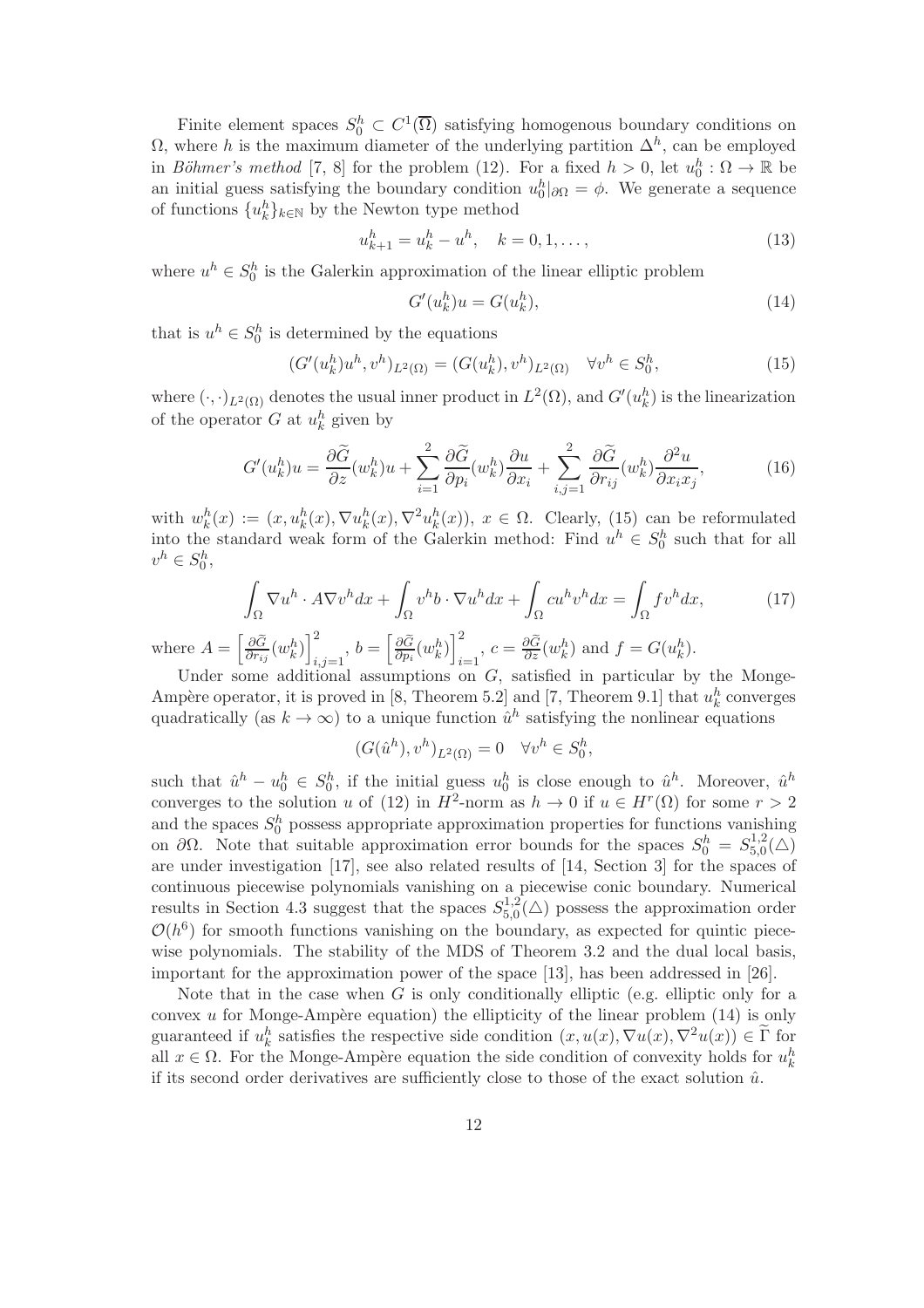#### 4.2 Implementation issues

The standard techniques of the finite element method allow efficient computation of the solution  $u^h$  of (17) using the local basis of  $S_0^h = S_{5,0}^{1,2}$  $_{5,0}^{1,2}(\triangle)$  described in Section 3. Moreover, efficient assembly algorithms for the polynomial Bernstein-Bézier shape functions introduced in [1] can be employed in the same way as described in [14, Section 5] for the continuous polynomial finite elements on curved domains enclosed by piecewise conics. We also refer to [16] for further implementation details related to fully nonlinear equations, and to [3, Section 8] for the efficient handling of the global-local transformations in the finite element method relying on Bernstein-Bézier shape functions.

## 4.3 Numerical results

In the experiments we focus on the Dirichlet problem for the prototypical and best studied Monge-Ampère equation,

$$
G(u) = \det(\nabla^2 u) - g = 0, \quad u|_{\partial\Omega} = \phi,
$$
\n(18)

with  $g(x) > 0$ ,  $x \in \Omega$ , where the solution  $u : \Omega \to \mathbb{R}$  is assumed to be convex for the sake of uniqueness.

We choose a number of test problems with a curved domain  $\Omega$  bounded by piecewise conics, a positive function g and  $\phi = 0$ . As in [14, Section 6], starting from an initial triangulation of  $\Omega$ , we obtain a sequence of quasi-uniform triangulations  $\Delta^h$  by uniform refinement, whereby each triangle is subdivided into four triangles by joining the midpoints of every edge. For each  $h$ , we use Böhmer's method described above, with  $S_0^h = S_{5,0}^{\bar{1},2}$  $_{5,0}^{1,2}(\triangle^h)$ . To solve (17) we use the 1-local basis corresponding to the MDS M of Theorem 3.2.

We follow the suggestion of [18, Remark 2.1] to use an approximate solution of the Poisson problem

$$
\Delta u = 2\sqrt{g}, \quad u|_{\partial\Omega} = \phi,\tag{19}
$$

as initial guess in the iterative schemes for the Monge-Ampère equation (18). Since  $\phi = 0$ , we choose the initial guess  $u_0^h$  in the same space  $S_{5,0}^{1,2}$  $^{1,2}_{5,0}(\triangle^h)$  and obtain it by the standard Galerkin method. However, as in [16], we get much faster convergence of the Newton iteration (13) by a multilevel approach, where this initial guess is only used on the initial triangulation, whereas on the refined triangulations a quasi-interpolant [22, Section 5.7 of the last iterate from the previous level serves as an initial guess  $u_0^h$ . As a stopping criteria for Newton iterations (13) on each level the following condition is employed:

$$
||u_k^h - u_{k+1}^h||_{L^2(\Omega)} < 10^{-15}.\tag{20}
$$

Test Problem 1. Equation (18) in the unit disk  $\Omega$  centered at the origin with g chosen such that the exact solution is  $u = e^{0.5(x_1^2 + x_2^2)} - e^{0.5}$ .

We use the same initial triangulation of the disk as in [14, Example 2], see Figure 5 (left). The numerical results for Test Problem 1 are presented in Table 1, which shows the  $L^2$ ,  $H^1$  and  $H^2$  norms of the error  $e_{\ell} = u_{\ell} - u$  of the last iterate  $u_{\ell} = u_m^{h_{\ell}}$  on level l against the exact solution and the number m of iterations (13) for levels  $l = 1, \ldots, 6$ , where  $\ell = 1$  corresponds to the initial triangulation. In addition, the first row of the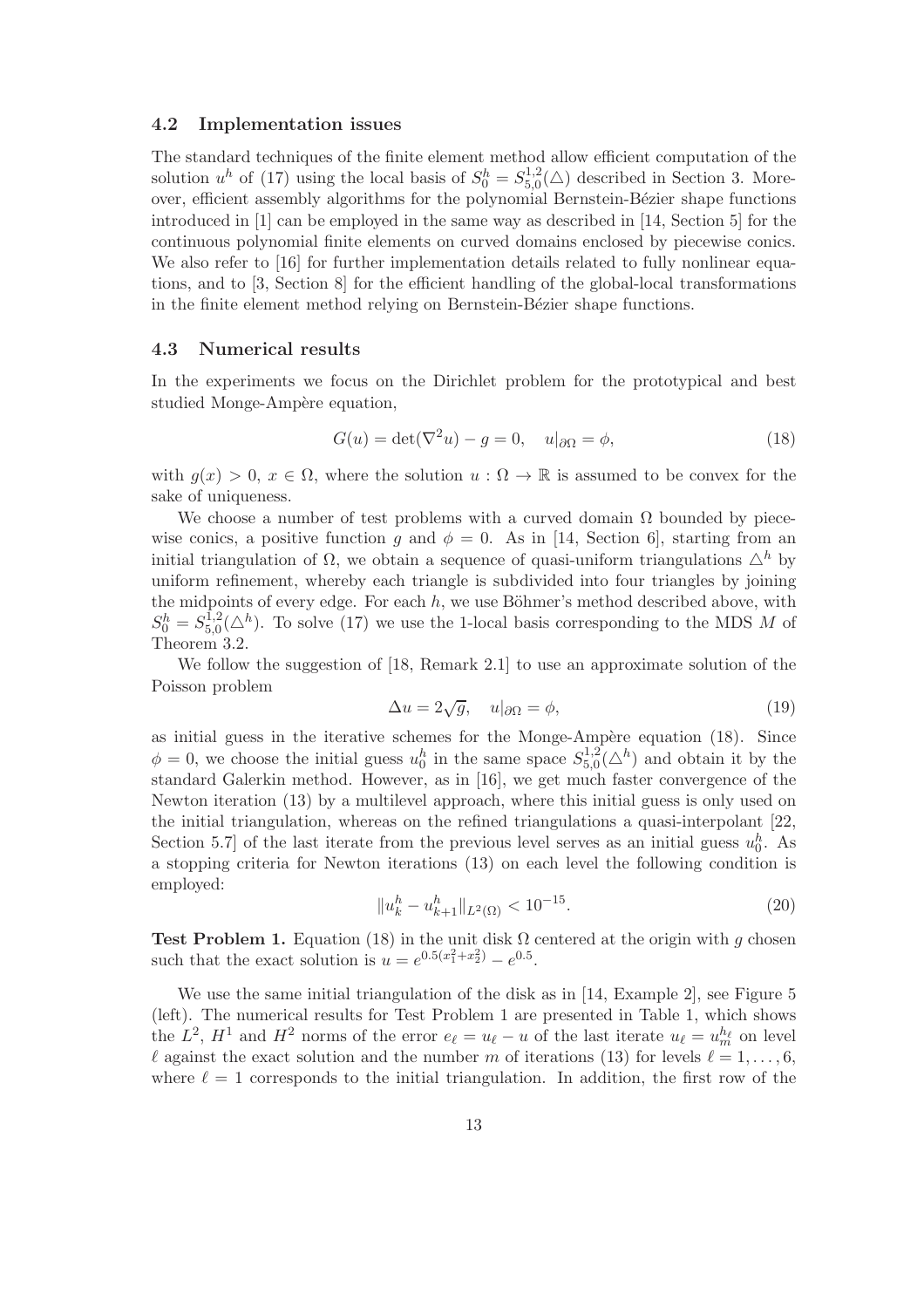

Figure 5: The domains of Test Problems 1 (left) and 2 (right), both with initial triangulations.

|                | $\overline{L}^2$ -error | rate    | $H^1$ -error | rate | $H^2$ -error | rate | m             |
|----------------|-------------------------|---------|--------------|------|--------------|------|---------------|
| init           | $1.04e-2$               |         | $3.20e-2$    |      | $1.85e-1$    |      |               |
|                | $2.12e-6$               |         | $3.84e-5$    |      | $1.25e-3$    |      | $\mathcal{D}$ |
| $\overline{2}$ | 2.98e-7                 | 2.8     | 8.47e-6      | 2.2  | $3.35e-4$    | 1.9  |               |
| 3              | $6.79e-9$               | 5.5     | 3.87e-7      | 4.5  | 2.86e-5      | 3.6  |               |
| 4              | $1.36e-10$              | $5.6\,$ | $1.46e-8$    | 4.7  | $2.12e-6$    | 3.8  |               |
| 5              | $2.52e-12$              | 5.8     | $5.23e-10$   | 4.8  | 1.47e-7      | 3.9  |               |
| 6              | $9.51e-14$              | 4.7     | 1.76e-11     | 4.9  | $9.53e-9$    | 3.9  |               |

Table 1: Errors of the approximate solution and the rate of convergence for Test Problem 1 on the unit disk.  $\ell$  indicates the level of refinement of the initial triangulation, and m is the number of Newton iterations (13) on the  $\ell$ -th level. The row marked 'init' gives the errors of the initial guess on level 1.

table contains the errors of the initial guess obtained by solving (19) on the initial triangulation. The rate of convergence between levels is estimated by the usual formula  $\log_2(||e_{\ell-1}||/||e_{\ell}||).$ 

The results show the convergence rates approaching  $O(h^6)$ ,  $O(h^5)$  and  $O(h^4)$  for the  $L^2$ ,  $H^1$  and  $H^2$  norms, respectively, which is expected since the solution u is infinitely smooth and the space  $S_{5,0}^{1,2}$  $5.5^{1,2}_{0}(\triangle)$  consists of piecewise polynomials of degree 5. The efficiency of the multilevel approach to the computation of the initial guesses is also confirmed since only one or two Newton iterations are needed on each level to satisfy the termination criterion (20).

**Test Problem 2.** Equation (18) with  $g(x) = e^{x_1}$  and  $\phi = 0$  in the ellipse  $\Omega$  with the boundary given by the equation  $x_1^2 + 6.25x_2^2 = 1$ .

The initial triangulation is the same as the one used in [14, Example 1], see Figure 5 (right). The results are presented in Table 2. Since the exact solution  $u$  is not known, we use alternative measures to estimate the error. One is the residual

$$
R = ||G(u_k^h)||_{L_2(\Omega)},
$$
\n(21)

and another is the  $L^2$ ,  $H^1$  and  $H^2$  norms of the difference  $\varepsilon_\ell := u_\ell - u_{\ell+1}$  between the approximate solutions  $u_{\ell}, u_{\ell+1}$  of two consecutive levels. Note that in the case that  $u_{\ell}$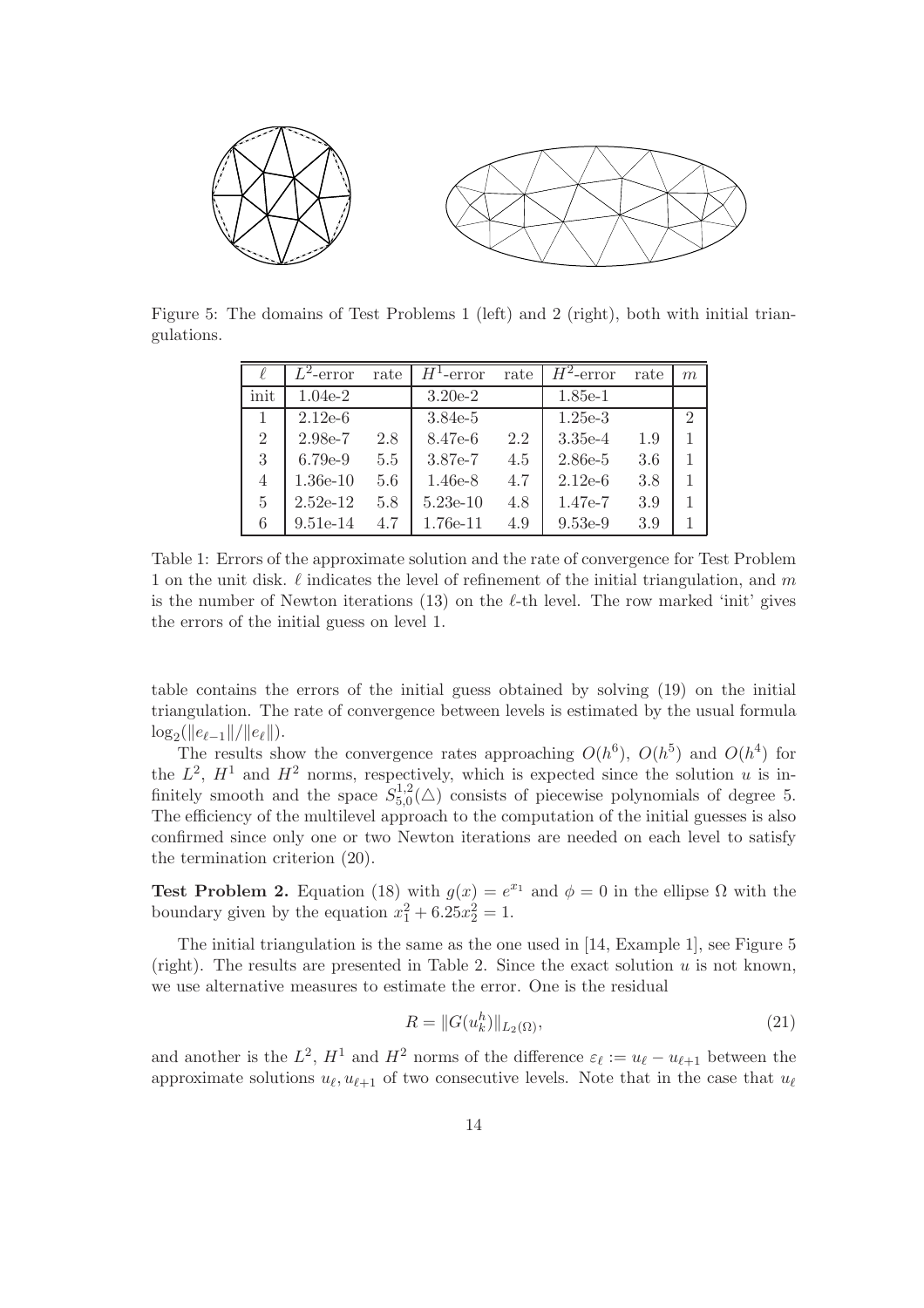| ł              | $\ \varepsilon_\ell\ _{L_2}$ | rate | $\ \varepsilon_\ell\ _{H^1}$ | rate | $\ \varepsilon_\ell\ _{H^2}$ | rate | $\boldsymbol{R}$ | rate | m |
|----------------|------------------------------|------|------------------------------|------|------------------------------|------|------------------|------|---|
| init           |                              |      |                              |      |                              |      | $6.58e-1$        |      |   |
|                | $1.02e-8$                    |      | $3.64e-7$                    |      | $2.90e-5$                    |      | $4.95e-6$        |      | 4 |
| $\overline{2}$ | $9.59e-10$                   | 3.4  | 5.26e-8                      | 2.8  | $6.37e-6$                    | 2.2  | $1.62e-6$        | 1.6  |   |
| 3              | $1.32e-11$                   | 6.2  | $1.29e-9$                    | 5.3  | $3.16e-7$                    | 4.3  | $1.37e-7$        | 3.6  |   |
| $\overline{4}$ | $2.25e-13$                   | 5.9  | $4.27e-11$                   | 4.9  | $2.05e-8$                    | 3.9  | $9.83e-9$        | 3.8  |   |
| $\overline{5}$ | 8.79e-15                     | 4.7  | 1.61e-12                     | 4.7  | $1.56e-9$                    | 3.7  | $6.61e-10$       | 3.9  |   |
| 6              |                              |      |                              |      |                              |      | $4.33e-11$       | 3.9  |   |

Table 2: Estimated errors of the approximate solution and the rate of convergence for Test Problem 2 with  $g(x) = e^{x_1}$  on the ellipse. The meaning of  $\ell$ , m and 'init' is the same as in Table 1, R is the residual error (21) for the last iterate  $u_{\ell} = u_m^h$  on level  $\ell$ , and  $\varepsilon_{\ell} := u_{\ell} - u_{\ell+1}$  is the difference between the approximate solutions of two consecutive levels. We left the entries for  $\ell = 6$  related to  $\varepsilon_{\ell}$  blank because their computation requires the approximate solution  $u_7$  of the next level.

converges to u at least linearly in some norm, we may assume that  $||u-u_{\ell+1}|| \leq \gamma ||u-u_{\ell}||$ for some  $\gamma$  < 1 if  $\ell$  is sufficiently large. The triangle inequality then leads to  $||u - u_{\ell}|| \le$  $\frac{1}{1-\gamma}$ | $\varepsilon_{\ell}$ ||, so that  $\log_2(\|\varepsilon_{\ell-1}\|/\|\varepsilon_{\ell}\|)$  may serve as an estimate of the convergence rate as long as it is positive.

We see that the numerical convergence rates in  $L^2$ ,  $H^1$  and  $H^2$  norms are similar to those for Test Problem 1. This indicates that the solution u lies at least in  $H^6(\Omega)$ . In fact it is expected that  $u$  should be infinitely differentiable because so are the data and the domain boundary. Note that [20, Theorem 17.22] only assures that  $u \in C^{2,\alpha}(\overline{\Omega})$ for all  $0 < \alpha < 1$ , but this theorem only requires  $C^3$  boundary and  $C^2$  smoothness of g. The convergence rate of the residual (21) is close to  $O(h^4)$ , that is to the rate of the  $H^2$ -norm of the error, which is plausible because R is based on the second order derivatives of the approximate solution.

**Test Problem 3.** Equation (18) with  $g(x) = \sin(\pi|x_1|) + 1.1$  and  $\phi = 0$  in the same ellipse  $\Omega$  as in Test Problem 2.

The numerical results can be found in Table 3. Now [20, Theorem 17.22] is not applicable because  $g \notin C^2(\overline{\Omega})$ . Nevertheless, the method converges with approximate orders  $O(h^{2.5})$ ,  $O(h^{2.5})$  and  $O(h^{1.5})$  for the  $L^2$ ,  $H^1$  and  $H^2$  norms, respectively. This indicates that u should be in  $H^r(\Omega)$  for  $r \approx 3.5$ , but the approximation order of the method in  $L^2$  norm is suboptimal.

**Test Problem 4.** Equation (18) with  $g(x) = 1$  and  $\phi = 0$  in a  $C^1$  domain  $\Omega$  bounded by the straight lines  $x_2 = \pm 1$  and semi-circles

$$
x_1 = \pm \left(1 + \sqrt{1 - x_2^2}\right), \quad -1 \le x_2 \le 1.
$$

The domain is shown in Figure 6 together with the initial triangulation used in our experiments. The straight line and circular segments are connected with  $C^1$  smoothness at the points  $\pm(1, 1)$  and  $\pm(1, -1)$  indicated with circles.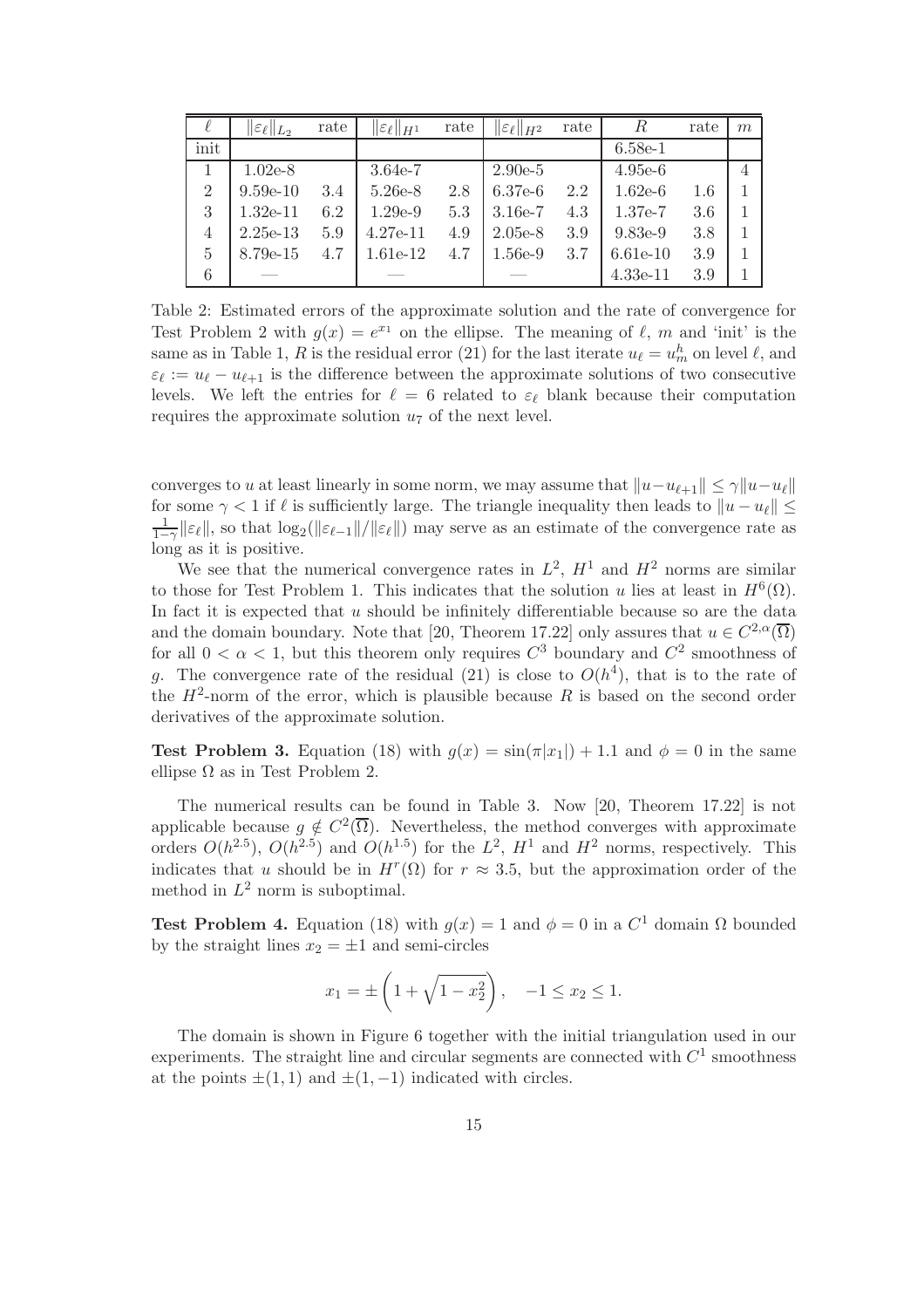| ł              | $\ \varepsilon_\ell\ _{L_2}$ | rate | $\ \varepsilon_\ell\ _{H^1}$ | rate | $\ \varepsilon_\ell\ _{H^2}$ | rate | R         | rate | m             |
|----------------|------------------------------|------|------------------------------|------|------------------------------|------|-----------|------|---------------|
| init           |                              |      |                              |      |                              |      | $1.06e+0$ |      |               |
| 1              | $2.92e-5$                    |      | 9.88e-4                      |      | 9.48e-2                      |      | $1.92e-2$ |      | 3             |
| $\overline{2}$ | $5.41e-6$                    | 2.4  | $6.20e-5$                    | 3.9  | $4.44e-3$                    | 4.4  | $6.23e-3$ | 1.6  | $\mathcal{D}$ |
| 3              | $1.21e-6$                    | 2.2  | $1.19e-5$                    | 2.4  | $1.40e-3$                    | 1.7  | $2.03e-3$ | 1.6  |               |
| $\overline{4}$ | 6.84e-8                      | 4.1  | $2.01e-6$                    | 2.6  | $4.90e-4$                    | 1.5  | 7.46e-4   | 1.4  |               |
| 5              | $1.44e-8$                    | 2.3  | 3.67e-7                      | 2.5  | $1.47e-4$                    | 1.7  | $2.47e-4$ | 1.6  |               |
| 6              |                              |      |                              |      |                              |      | $9.04e-5$ | 1.5  |               |

Table 3: Estimated errors of the approximate solution and the rate of convergence for Test Problem 3 with  $g(x) = \sin(\pi|x_1|) + 1.1$  on the ellipse. The layout is the same as in Table 2.

Similar to the tests with  $g(x) = 1$  on a square domain [16, Section 5.1], our experiments do not show convergence of the method with respect to  $\ell$ . This is explained in particular by the fact that the second derivatives of the solution u of (18) with  $\phi = 0$ may not be continuous along any straight line boundary segment unless g vanishes on this segment. Nevertheless, in contrast to the square domain, the approximate solutions  $u_{\ell}$  keep the convex shape and the Newton iterations converge on each level. Figure 7 shows  $u_2$  and its contour plot.



Figure 6: The domain of Test Problem 4 with initial triangulation. The boundary is  $C^1$ at the four points marked with circles and  $C^{\infty}$  elsewhere. Its top and bottom pieces are straight line segments.

**Test Problem 5.** Equation (18) with  $g(x) = 1$  and  $\phi = 0$  in a centrally symmetric  $C^2$ domain  $\Omega$  bounded by two elliptic and two circular segments, see Figure 8, where the top elliptic segment is given parametrically by the equations

$$
x_1 = 4\cos t, \ x_2 = 1.3\sin t - c_2, \quad 0.15\pi \le t \le 0.85\pi,
$$

and the left circular segment has radius r and center  $(c_1, 0)$ , with r and  $(c_1, c_2)$  being the radius and the center of the osculating circle to the ellipse  $x_1 = 4 \cos t$ ,  $x_2 = 1.3 \sin t$ at the point defined by  $t = 0.85\pi$ .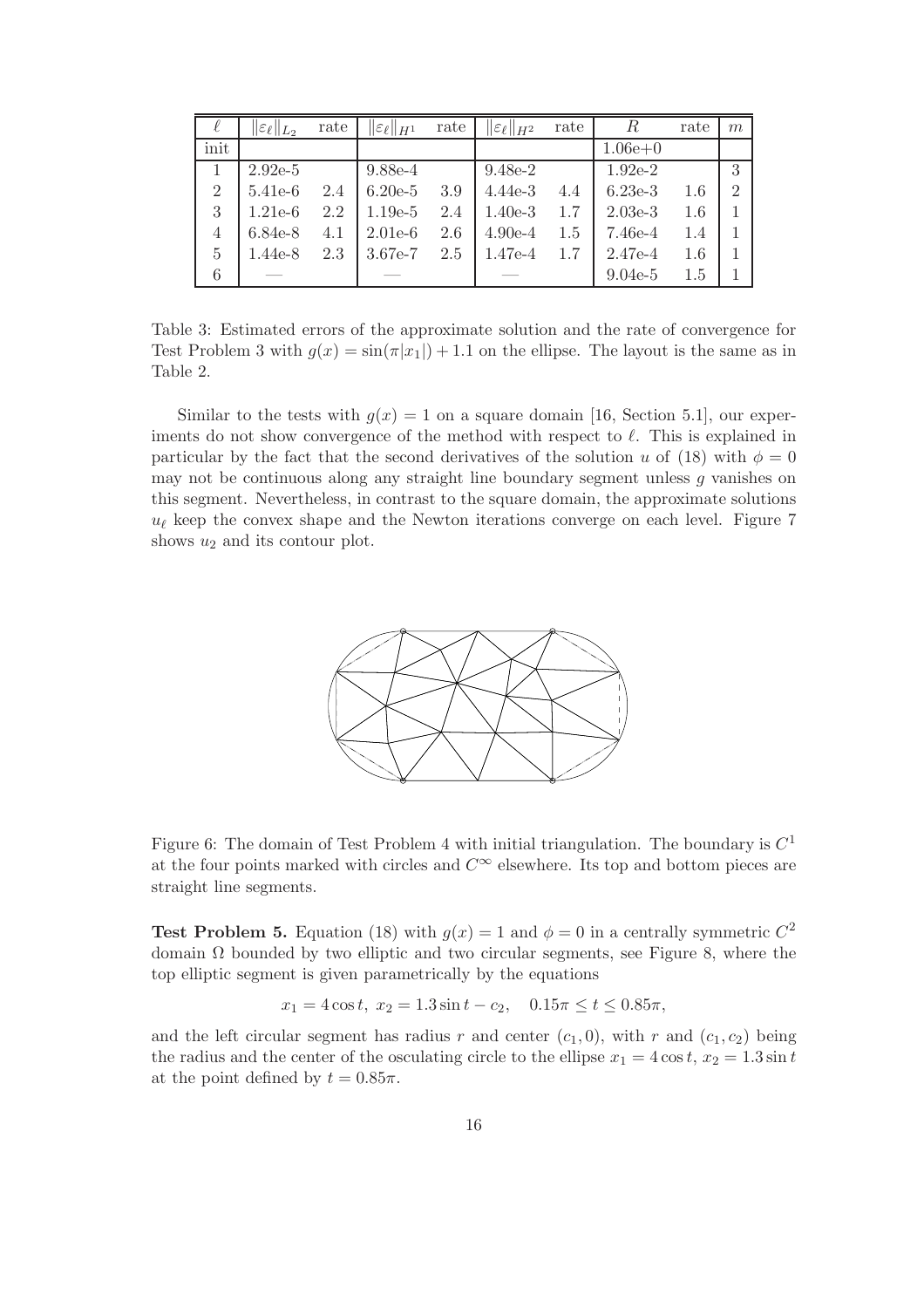

Figure 7: Approximate solution  $u_{\ell}$  of Test Problem 4 for the level  $\ell = 2$  and its contour plot.

It is easy to check that elliptic and circular segments of  $\Omega$  join with continuous curvature. We use the initial triangulation shown in Figure 8. The numerical results presented in Table 4 indicate  $O(h^4)$ ,  $O(h^3)$  and  $O(h^2)$  convergence order in the  $L_2$ ,  $H^1$ and  $H^2$ -norm, respectively, so that the solution u is expected to belong to  $H^r(\Omega)$  for  $r \approx 4$ . Note that [20, Theorem 17.22] is not applicable because the boundary is not  $C^3$ .



Figure 8: The domain of Test Problem 5 with initial triangulation. The boundary is  $C^2$ at the four points marked with circles and  $C^{\infty}$  elsewhere.

## References

- [1] M. Ainsworth, G. Andriamaro and O. Davydov, Bernstein-Bézier finite elements of arbitrary order and optimal assembly procedures, SIAM J. Sci. Comp., 33 (2011), 3087–3109.
- [2] M. Ainsworth, G. Andriamaro and O. Davydov, A Bernstein-Bézier basis for arbitrary order Raviart-Thomas finite elements, Constr. Approx. 41 (2015), 1–22.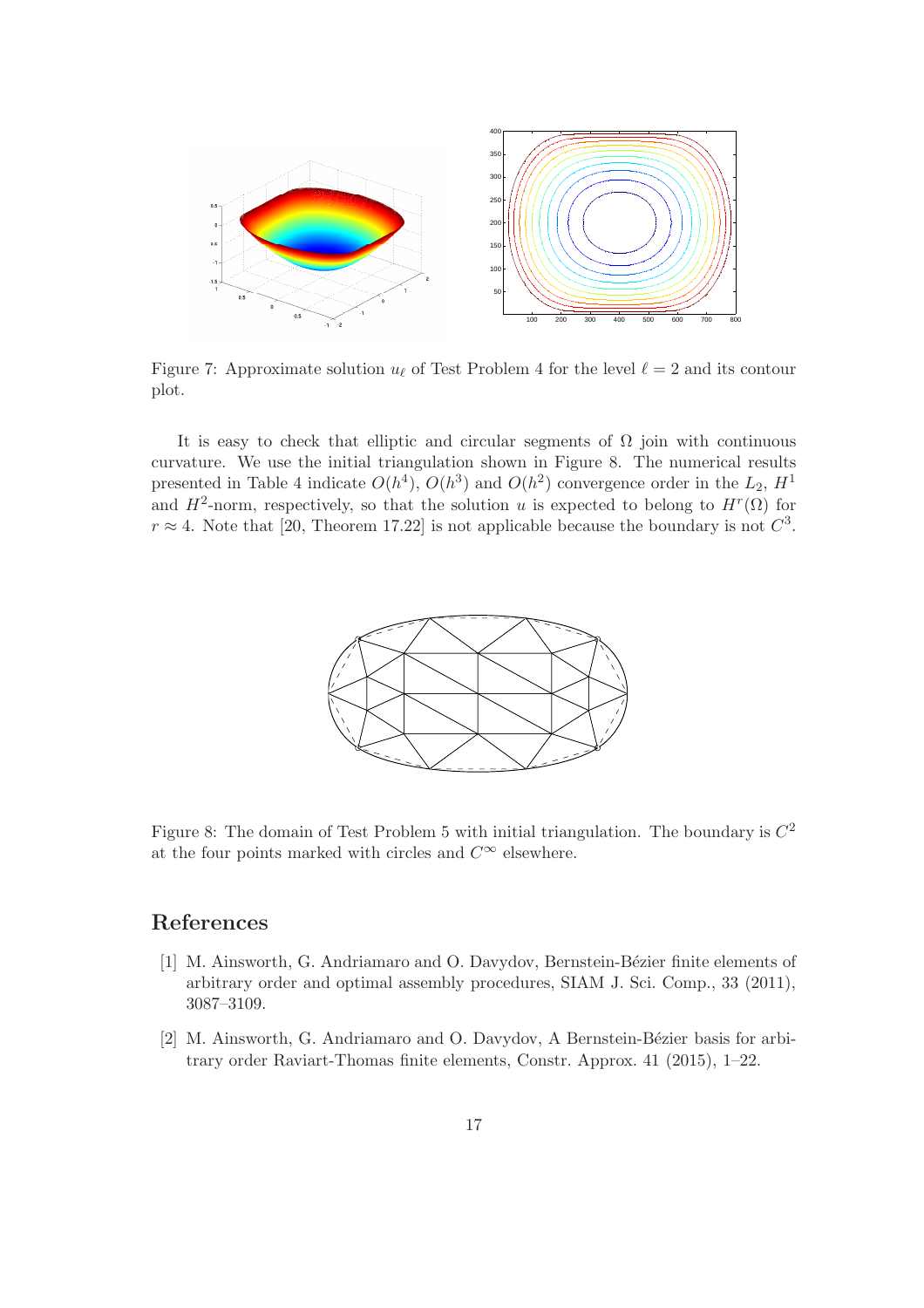| $\ell$         | $\ \varepsilon_\ell\ _{L_2}$ | rate | $\ \varepsilon_\ell\ _{H^1}$ | rate | $\ \varepsilon_\ell\ _{H^2}$ | rate | $\boldsymbol{R}$ | rate | m             |
|----------------|------------------------------|------|------------------------------|------|------------------------------|------|------------------|------|---------------|
| init           |                              |      |                              |      |                              |      | $2.01e+0$        |      |               |
|                | $1.07e-3$                    |      | $1.00e-2$                    |      | $1.34e-1$                    |      | $9.10e-2$        |      | $\mathcal{D}$ |
| $\overline{2}$ | 4.87e-5                      | 4.5  | 8.56e-4                      | 3.5  | $2.20e-2$                    | 2.6  | $2.20e-2$        | 2.0  |               |
| 3              | $3.04e-6$                    | 4.0  | $1.04e-4$                    | 3.0  | $5.30e-3$                    | 2.0  | 5.87e-3          | 1.9  |               |
| $\overline{4}$ | $2.09e-7$                    | 3.7  | $1.39e-5$                    | 2.9  | $1.38e-3$                    | 1.9  | $1.56e-3$        | 1.9  |               |
| 5              | 1.58e-8                      | 3.7  | $2.01e-6$                    | 2.8  | $3.80e-4$                    | 1.9  | $4.15e-4$        | 1.9  |               |
| 6              |                              |      |                              |      |                              |      | 1.11e-4          | 1.9  |               |

Table 4: Estimated errors of the approximate solution and the rate of convergence for Test Problem 5 on a  $C^2$  domain. The layout is the same as in Table 2.

- [3] M. Ainsworth, O. Davydov and L. L. Schumaker, Bernstein-Bézier finite elements on tetrahedral-hexahedral-pyramidal partitions, Comput. Method Appl. Mech. Engrg., 304 (2016), 140–170.
- [4] G. Awanou, Pseudo transient continuation and time marching methods for Monge-Ampère type equations, Adv. Comput. Math., 41 (2015), 907–935.
- [5] M. Bernadou, Curved finite elements of class  $C<sup>1</sup>$ : Implementation and numerical experiments. Part 1: Construction and numerical tests of the interpolation properties, Comput. Method Appl. Mech. Engrg., 106(1-2) (1993), pp. 229–269.
- [6] J. Bloomenthal et al, Introduction to Implicit Surfaces, Morgan-Kaufmann Publishers Inc., San Francisco, 1997.
- [7] K. Böhmer, On finite element methods for fully nonlinear elliptic equations of second order, SIAM J. Numer. Anal., 46(3) (2008), 1212–1249.
- [8] K. Böhmer, Numerical Methods for Nonlinear Elliptic Differential Equations: A Synopsis, Oxford University Press, Oxford, 2010.
- [9] S.C. Brenner, T. Gudi, M. Neilan, L.-Y. Sung,  $C^0$  penalty methods for the fully nonlinear Monge-Ampère equation, Math. Comput., 80(276) (2011), 1979–1995.
- [10] S. C. Brenner, and L.R. Scott, The Mathematical Theory of Finite Element Methods, Springer, New York, 1994.
- [11] A. Collin, G. Sangalli, T. Takacs, Analysis-suitable  $G^1$  multi-patch parametrizations for  $C^1$  isogeometric spaces, preprint, 2016,  $arXiv:1509.0761$ .
- [12] O. Davydov, Stable local bases for multivariate spline spaces, J. Approx. Theory, 111 (2001), 267–297.
- [13] O. Davydov, Smooth finite elements and stable splitting, Berichte "Reihe Mathematik" der Philipps-Universität Marburg, 2007-4 (2007). An adapted version has appeared as [8, Section 4.2.6].